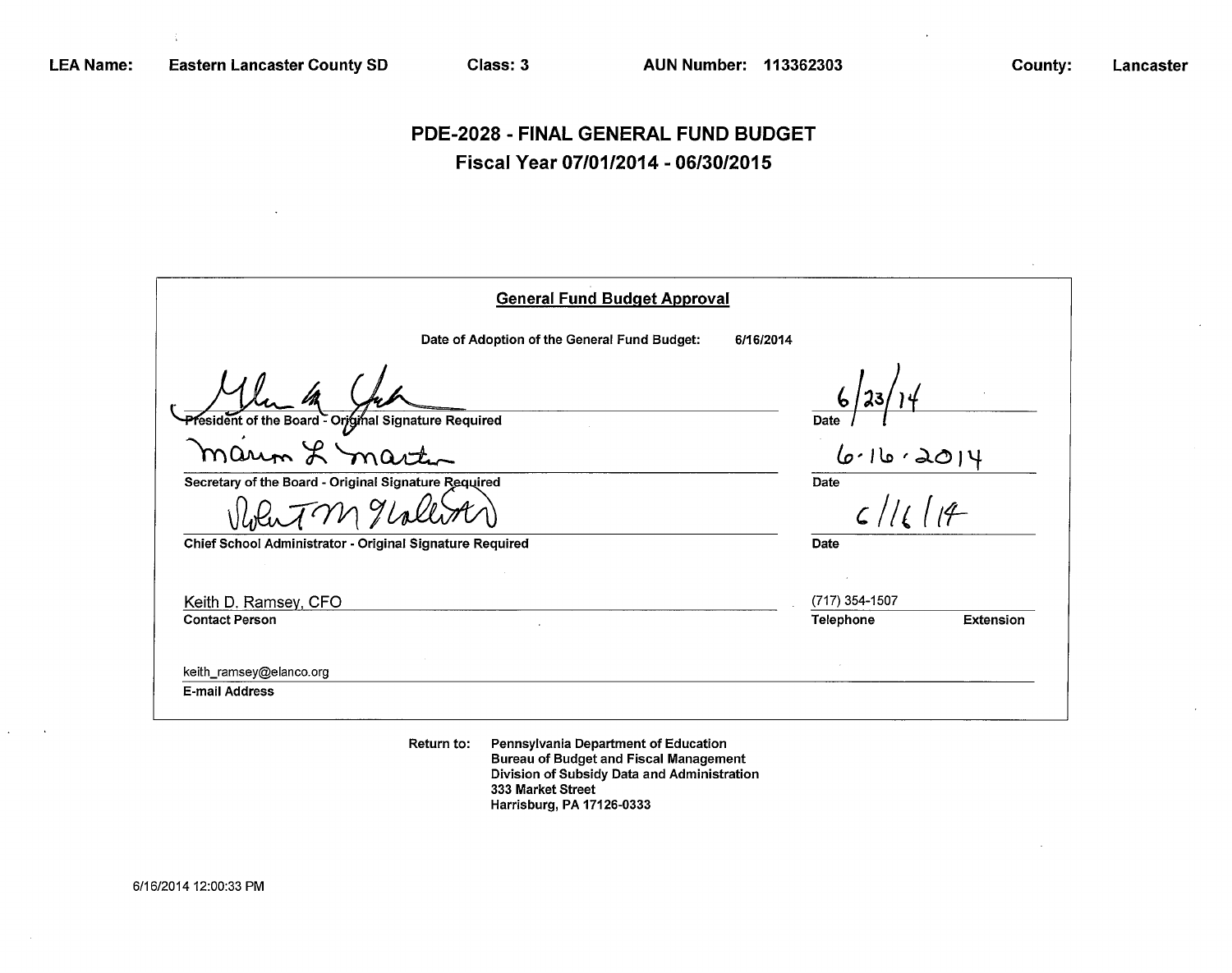### 2014-2015 Final General Fund Budget (PDE-2028) AUN: 113362303 Eastern Lancaster County SD

### Printed 6/16/2014 12:00:36 PM v2.0

 $\sim 100$  km s  $^{-1}$ 

|      | <b>ITEM</b>                                                                                                                                                     | <b>AMOUNTS</b> |            |  |
|------|-----------------------------------------------------------------------------------------------------------------------------------------------------------------|----------------|------------|--|
|      | <b>Estimated Beginning Unreserved Fund Balance Available for</b><br>Appropriation and Reserves Scheduled For Liquidation During<br><b>The Fiscal Year</b>       |                |            |  |
| 1    | Estimated Beginning Fund Balance - Committed                                                                                                                    | 4,066,000      |            |  |
| 2    | Estimated Beginning Fund Balance - Assigned                                                                                                                     | 0              |            |  |
| 3    | Estimated Beginning Fund Balance - Unassigned                                                                                                                   | 3,549,349      |            |  |
| 4    |                                                                                                                                                                 | 0              |            |  |
| 5    |                                                                                                                                                                 | Ω              |            |  |
| 6    |                                                                                                                                                                 | 0              |            |  |
|      | <b>Total Estimated Beginning Unreserved Fund Balance Available</b><br>for Appropriation and Reserves Scheduled For Liquidation<br><b>During The Fiscal Year</b> |                | 7,615,349  |  |
|      | <b>Estimated Revenues And Other Financing Sources</b>                                                                                                           |                |            |  |
| 6000 | Revenue from Local Sources                                                                                                                                      | 35,705,832     |            |  |
| 7000 | Revenue from State Sources                                                                                                                                      | 10.873,565     |            |  |
| 8000 | <b>Revenue from Federal Sources</b>                                                                                                                             | 1,441,580      |            |  |
| 9000 | <b>Other Financing Sources</b>                                                                                                                                  | 0              |            |  |
|      | <b>Total Estimated Revenues And Other Financing Sources</b>                                                                                                     |                | 48,020,977 |  |
|      | Total Estimated Fund Balance, Revenues, and Other Financing<br><b>Sources Available for Appropriation</b>                                                       |                | 55,636,326 |  |
|      |                                                                                                                                                                 |                |            |  |

 $\sim$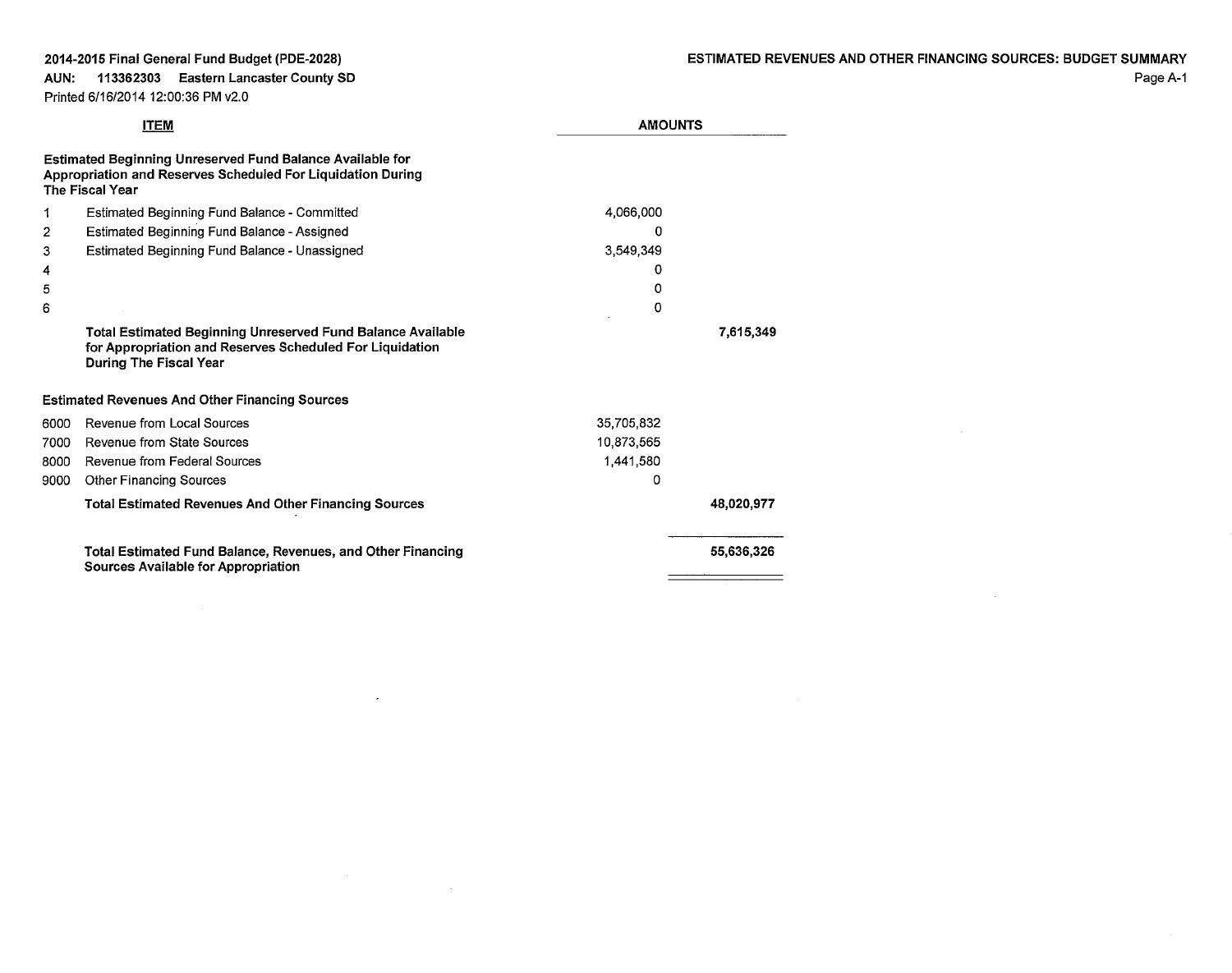Printed 6/16/2014 12:00:37 PM v2.0

AUN: 113362303 Eastern Lancaster County SD

 $\mathcal{L}(\mathcal{L}^{\mathcal{L}})$  and  $\mathcal{L}(\mathcal{L}^{\mathcal{L}})$  and  $\mathcal{L}(\mathcal{L}^{\mathcal{L}})$  and  $\mathcal{L}(\mathcal{L}^{\mathcal{L}})$ 

 $\label{eq:2.1} \frac{1}{\sqrt{2}}\sum_{i=1}^n\frac{1}{\sqrt{2}}\sum_{i=1}^n\frac{1}{\sqrt{2}}\sum_{i=1}^n\frac{1}{\sqrt{2}}\sum_{i=1}^n\frac{1}{\sqrt{2}}\sum_{i=1}^n\frac{1}{\sqrt{2}}\sum_{i=1}^n\frac{1}{\sqrt{2}}\sum_{i=1}^n\frac{1}{\sqrt{2}}\sum_{i=1}^n\frac{1}{\sqrt{2}}\sum_{i=1}^n\frac{1}{\sqrt{2}}\sum_{i=1}^n\frac{1}{\sqrt{2}}\sum_{i=1}^n\frac$ 

 $\sim$ 

| <b>FUNCTION</b> | <b>DESCRIPTION</b>                                              | <b>Amounts</b> |            |
|-----------------|-----------------------------------------------------------------|----------------|------------|
|                 | <b>REVENUE FROM LOCAL SOURCES</b>                               |                |            |
| 6111            | <b>Current Real Estate Taxes</b>                                | 28.700.787     |            |
| 6112            | Interim Real Estate Taxes                                       | 130,000        |            |
| 6113            | <b>Public Utility Realty Tax</b>                                | 39,000         |            |
| 6114            | Payments in Lieu of Current Taxes - State / Local Reimbursement | 160,000        |            |
| 6115            | Payments in Lieu of Current Taxes - Federal Reimbursement       | 0              |            |
| 6120            | Per Capita Taxes, Section 679                                   | 97,000         |            |
| 6130            | <b>Taxpayer Relief Taxes - Proportional Assessments</b>         |                |            |
| 6140            | Current Act 511 Taxes - Flat Rate Assessments                   | 232,000        |            |
| 6150            | <b>Current Act 511 Taxes - Proportional Assessments</b>         | 3,115,000      |            |
| 6160            | Non-Real Estate Taxes - First Class Districts Only              | 0              |            |
| 6400            | Delinguencies on Taxes Levied / Assessed by LEA                 | 350,000        |            |
| 6500            | Earnings on Investments                                         | 40,000         |            |
| 6700            | <b>Revenues from District Activities</b>                        | 50,000         |            |
| 6800            | Revenue from Intermediary Sources / Pass-Through Funds          | 437,730        |            |
| 6910            | Rentals                                                         | 21,500         |            |
| 6920            | Contributions/Donations/Grants From Private Sources             | 84,000         |            |
| 6940            | <b>Tuition from Patrons</b>                                     | 2,135,015      |            |
| 6960            | Services Provided Other Local Governmental Units / LEAs         | 15,000         |            |
| 6970            | Services Provided Other Funds                                   | 0              |            |
| 6980            | Revenue From Community Service Activities                       |                |            |
| 6990            | Refunds and Other Miscellaneous Revenue                         | 98,800         |            |
|                 | <b>REVENUE FROM LOCAL SOURCES</b>                               |                | 35,705,832 |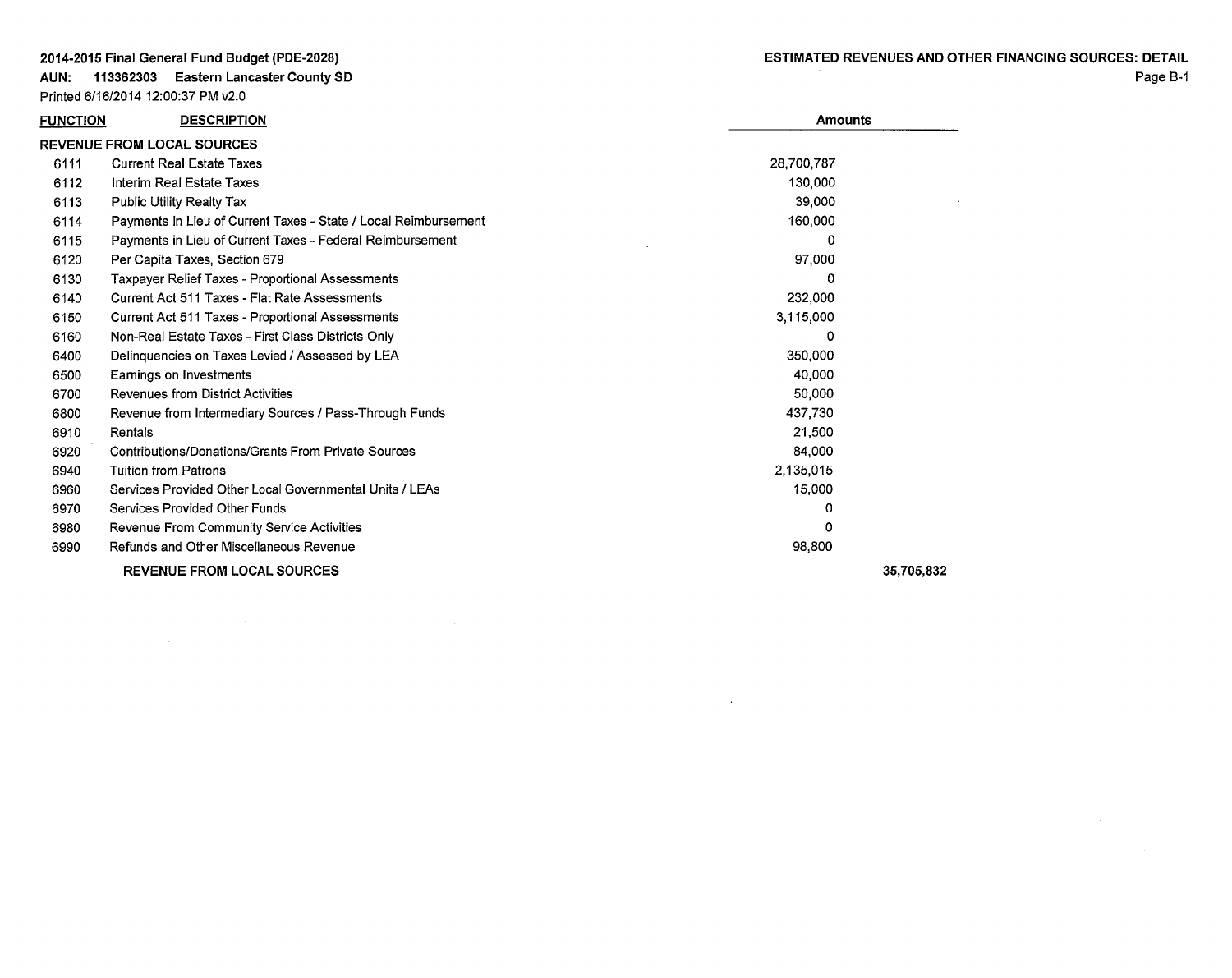**AUN: 113362303 Eastern Lancaster County SO**  Printed 6/16/201412:00:37 PM v2.0

 $\sim 10^{-1}$ 

 $\sim 10$ 

 $\frac{1}{2}$  ,  $\frac{1}{2}$ 

| FUNCTION | <b>DESCRIPTION</b>                                                | Amounts      |            |
|----------|-------------------------------------------------------------------|--------------|------------|
|          | <b>REVENUE FROM STATE SOURCES</b>                                 |              |            |
| 7110     | Basic Education Funding (Gross)                                   | 3,984,471    |            |
| 7160     | Tuition for Orphans and Children Placed in Private Homes          | 70,000       |            |
| 7170     | School Improvement Grants                                         | 0            |            |
| 7180     | Staff and Program Development                                     | 0            |            |
| 7220     | Vocational Education                                              | 50,000       |            |
| 7240     | Driver Education - Student                                        | 0            |            |
| 7250     | Migratory Children                                                | 0            |            |
| 7260     | Workforce Investment Act                                          | 0            |            |
| 7271     | Special Education Funding for School Aged Pupils                  | 1,624,896    |            |
| 7272     | Early Intervention                                                | 0            |            |
| 7280     | <b>Adult Literacy</b>                                             | 0            |            |
| 7292     | Pre-K Counts                                                      | 0            |            |
| 7299     | Other Program Subsidies Not Listed in 7200 Series                 | O            |            |
| 7310     | Transportation (Regular and Additional)                           | 1,200,000    |            |
| 7320     | Rental and Sinking Fund Payments / Building Reimbursement Subsidy | 633,118      |            |
| 7330     | Health Services (Medical, Dental, Nurse, Act 25)                  | 74,000       |            |
| 7340     | State Property Tax Reduction Allocation                           | 443,751      |            |
| 7350     | Sewage Treatment Operations / Environmental Subsidies             | <sup>0</sup> |            |
| 7360     | Safe Schools                                                      | 0            |            |
| 7400     | Vocational Training of the Unemployed                             | $\Omega$     |            |
| 7501     | PA Accountability Grants                                          | 101,355      |            |
| 7509     | Supplemental Equipment Grants                                     | 0            |            |
| 7598     | Revenue for the Support of Public Schools                         | O            |            |
| 7599     | Other State Revenue Not Listed in the 7500 Series                 | n            |            |
| 7810     | State Share of Social Security and Medicare Taxes                 | 678,767      |            |
| 7820     | State Share of Retirement Contributions                           | 2,013,207    |            |
| 7900     | Revenue for Technology                                            | 0            |            |
|          | <b>REVENUE FROM STATE SOURCES</b>                                 |              | 10.873.565 |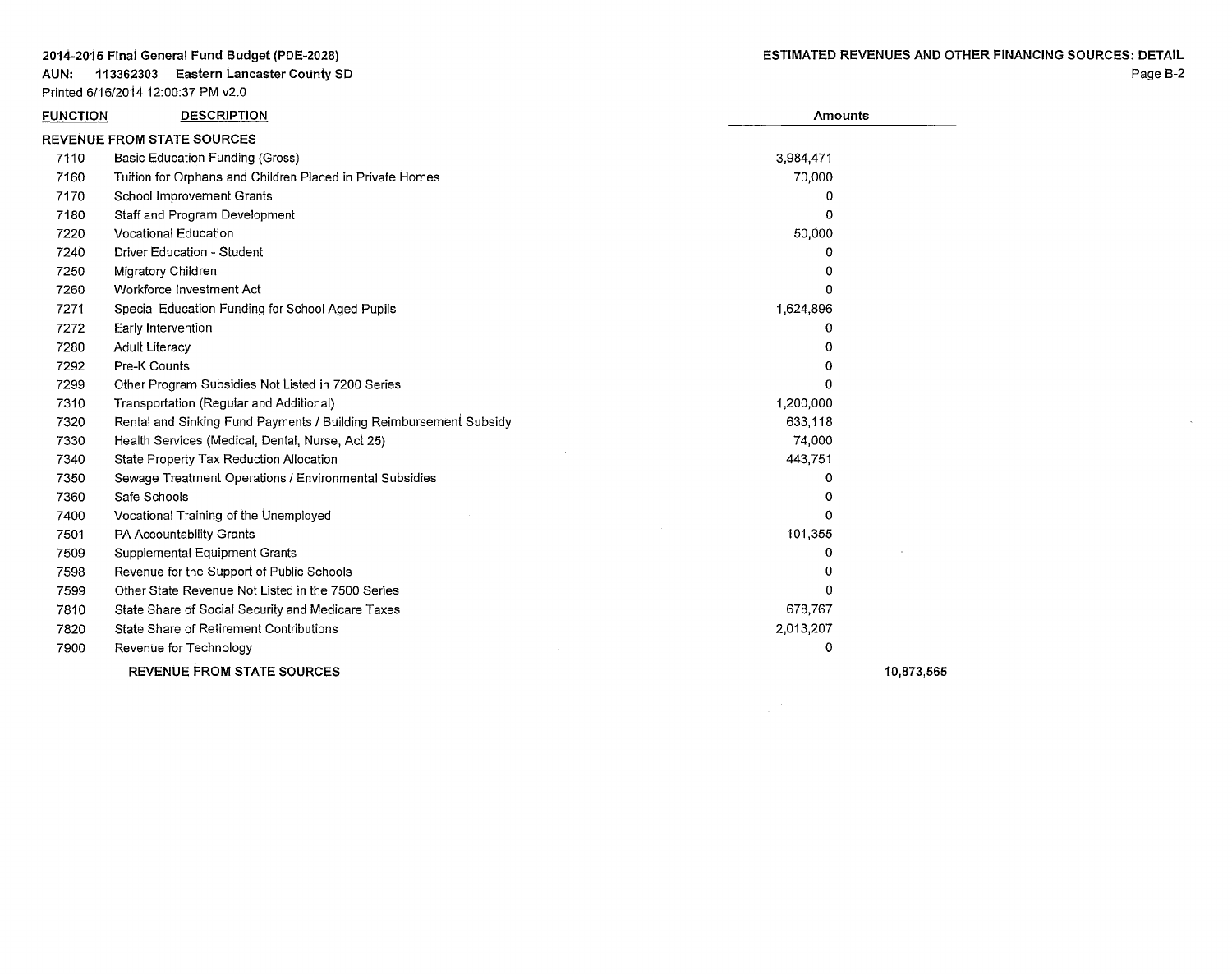AUN: 113362303 Eastern Lancaster County SD Printed 6/16/2014 12:00:37 PM v2.0

| <b>FUNCTION</b> | <b>DESCRIPTION</b>                                                         | <b>Amounts</b> |  |
|-----------------|----------------------------------------------------------------------------|----------------|--|
|                 | <b>REVENUE FROM FEDERAL SOURCES</b>                                        |                |  |
| 8110            | Payments for Federally Impacted Areas - P.L. 81-874                        | 0              |  |
| 8190            | Other Unrestricted Grants-in-Aid Direct from Federal Government            | 0              |  |
| 8200            | Unrestricted Grants-in-Aid from Federal Gov't Through Commonwealth         | 0              |  |
| 8310            | Payments for Federally Impacted Areas - P.L. 81-815                        | 0              |  |
| 8320            | Energy Conservation Grants - TA and ECM                                    | 0              |  |
| 8390            | Other Restricted Grants-in-Aid Directly from Federal Government            | $\Omega$       |  |
| 8511            | Grants for IDEA and NCLB Programs not Specified in 8510 series             | 0              |  |
| 8512            | IDEA, Part B                                                               | 0              |  |
| 8513            | IDEA, Section 619                                                          | 0              |  |
| 8514            | NCLB, Title I - Improving the Acad. Achymnt. of the Disadvantaged          | 1,021,246      |  |
| 8515            | NCLB, Title II - Prep., Train. & Recruit. High Qual. Teachers & Principals | 207,527        |  |
| 8516            | NCLB, Title III - Language Instr. for LEP and Immgrant Students            | 18,377         |  |
| 8517            | NCLB, Title IV - 21st Century Schools                                      | 0              |  |
| 8519            | NCLB, Title VI - Flexibility and Accountability                            | 0              |  |
| 8521            | Vocational Education - Operating Expenditures                              | 0              |  |
| 8540            | <b>Nutrition Education and Training</b>                                    | 0              |  |
| 8560            | <b>Federal Block Grants</b>                                                | 0              |  |
| 8580            | Child Care and Development Block Grants                                    | 0              |  |
| 8610            | Homeless Assistance Act                                                    | 0              |  |
| 8620            | <b>Adult Basic Education</b>                                               | 0              |  |
| 8640            | Headstart                                                                  | 0              |  |
| 8660            | Workforce Investment Act                                                   | 0              |  |
| 8690            | Other Restricted Federal Grants-in-Aid Through the Commonwealth            | 0              |  |
| 8701            | ARRA - IDEA, Part B                                                        | 0              |  |
| 8702            | ARRA - IDEA, Section 619                                                   | 0              |  |
| 8703            | ARRA - Title I, Part A & D                                                 | 0              |  |
| 8704            | ARRA - Title I, School Improvement                                         | 0              |  |
| 8705            | ARRA - Title II, Part D Education Technology                               | 0              |  |
| 8706            | ARRA - McKinney-Vento Homeless                                             | 0              |  |
| 8707            | ARRA - National School Lunch Program Equipment                             | 0              |  |
| 8708            | ARRA - State Fiscal Stabilization Fund                                     | 0              |  |
| 8709            | ARRA - Education Jobs Fund (EdJobs)                                        | 0              |  |
| 8721            | ARRA - Head Start                                                          | 0              |  |
| 8731            | ARRA - Build America Bonds                                                 | 0              |  |
| 8732            | ARRA-Qualified School Construction Bonds (QSCB)                            | 0              |  |
| 8733            | ARRA-Qualified Zone Academy Bonds (QZAB)                                   | 0              |  |
| 8734            | ARRA - Race to the Top                                                     | 0              |  |
| 8799            | ARRA - Miscellaneous Revenue                                               | 0              |  |
| 8810            | School-Based Access Medicaid Reimbursement Program (SBAP) (ACCESS)         | 194.430        |  |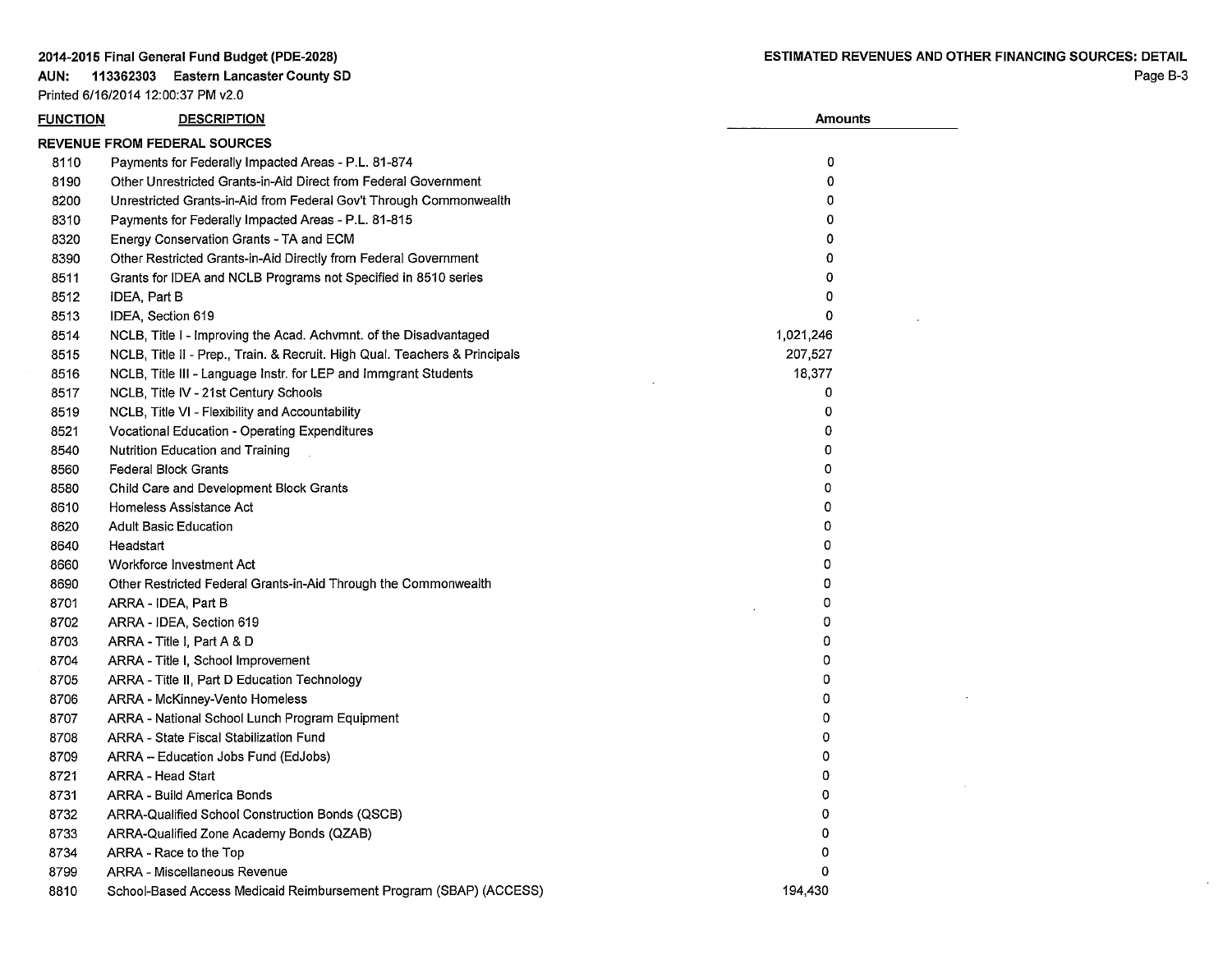$\sim$ 

| <b>FUNCTION</b> | <b>DESCRIPTION</b>                                                       | Amounts |           |
|-----------------|--------------------------------------------------------------------------|---------|-----------|
| 8820            | Medical Assistance Reimbursement For Administrative Claiming (Quarterly) |         |           |
| 8830            | Medical Assistance Reimbursements (ACCESS) - Early Intervention          |         |           |
|                 | <b>REVENUE FROM FEDERAL SOURCES</b>                                      |         | 1,441,580 |

 $\overline{\phantom{a}}$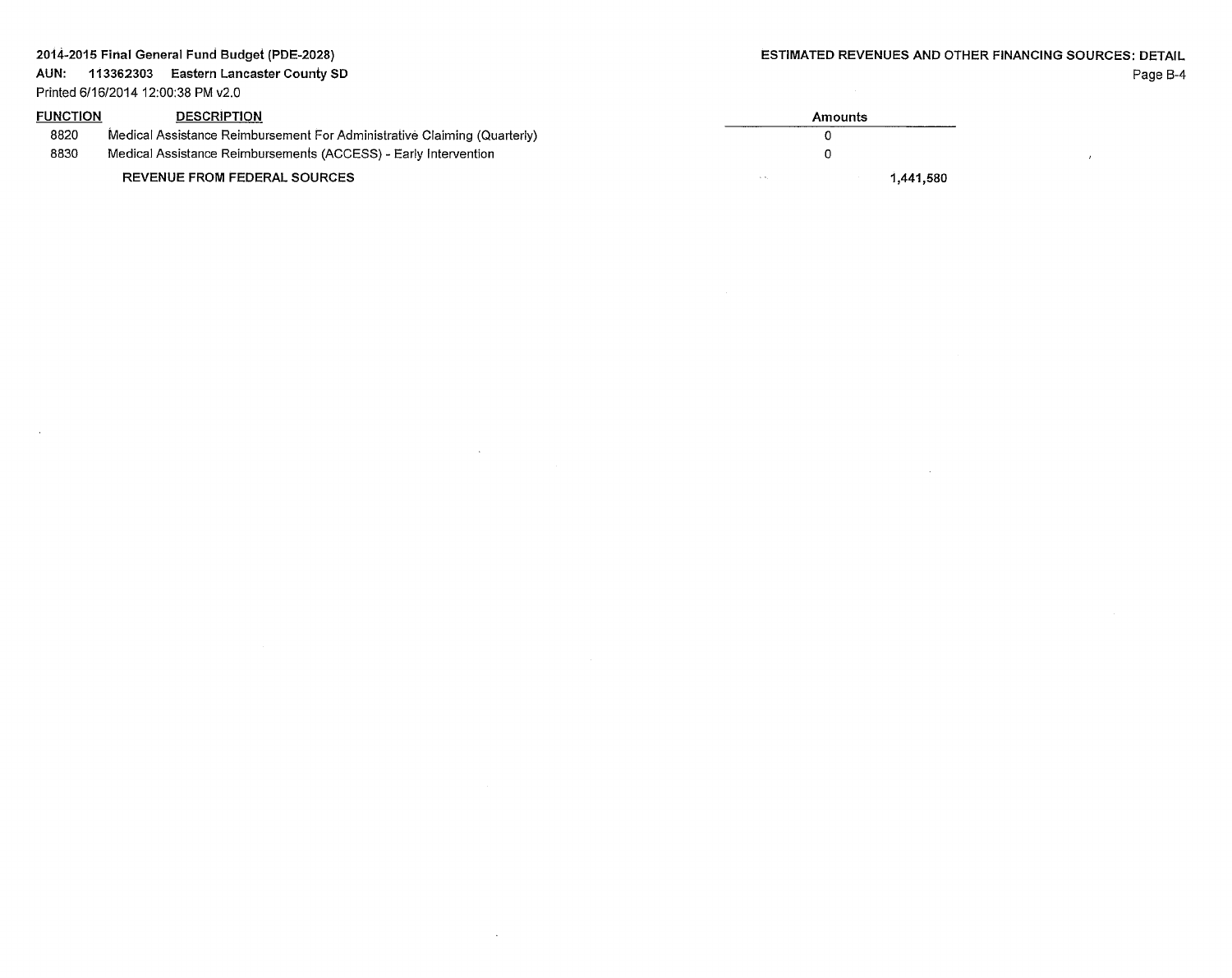### **ESTIMATED REVENUES AND OTHER FINANCING SOURCES: DETAIL**  Page B-5

#### **2014-2015 Final General Fund Budget (PDE-2028)**

 $\sim 10^7$ 

**AUN: 113362303 Eastern Lancaster County SD**  Printed 6/16/2014 12:00:38 PM v2.0

 $\sim$  10  $\sigma$ 

 $\sim 10^6$ 

| <b>FUNCTION</b> | <b>DESCRIPTION</b>                                    |   | <b>Amounts</b> |
|-----------------|-------------------------------------------------------|---|----------------|
|                 | <b>OTHER FINANCING SOURCES</b>                        |   |                |
| 9100            | Sale of Bonds                                         | 0 |                |
| 9200            | Proceeds From Extended Term Financing                 | 0 |                |
| 9320            | Special Revenue Fund Transfers                        |   |                |
| 9330            | Capital Projects Fund Transfers                       |   |                |
| 9340            | Debt Service Fund Transfers                           |   |                |
| 9350            | <b>Enterprise Fund Transfers</b>                      |   |                |
| 9360            | Internal Service Fund Transfers                       |   |                |
| 9370            | Trust and Agency Fund Transfers                       |   |                |
| 9380            | <b>Activity Fund Transfers</b>                        |   |                |
| 9390            | <b>Permanent Fund Transfers</b>                       |   |                |
| 9400            | Sale or Compensation for Loss of Fixed Assets         | Ω |                |
| 9500            | <b>Capital Contributions</b>                          |   |                |
| 9710            | Transfers from Component Units                        | o |                |
| 9720            | Transfers from Primary Governments                    | 0 |                |
| 9800            | Intrafund Transfers In                                | 0 |                |
| 9900            | Other Financing Sources Not Listed in the 9000 Series | 0 |                |
|                 | <b>OTHER FINANCING SOURCES</b>                        |   | 0              |
|                 | TOTAL ESTIMATED REVENUES AND OTHER SOURCES            |   | 48,020,977     |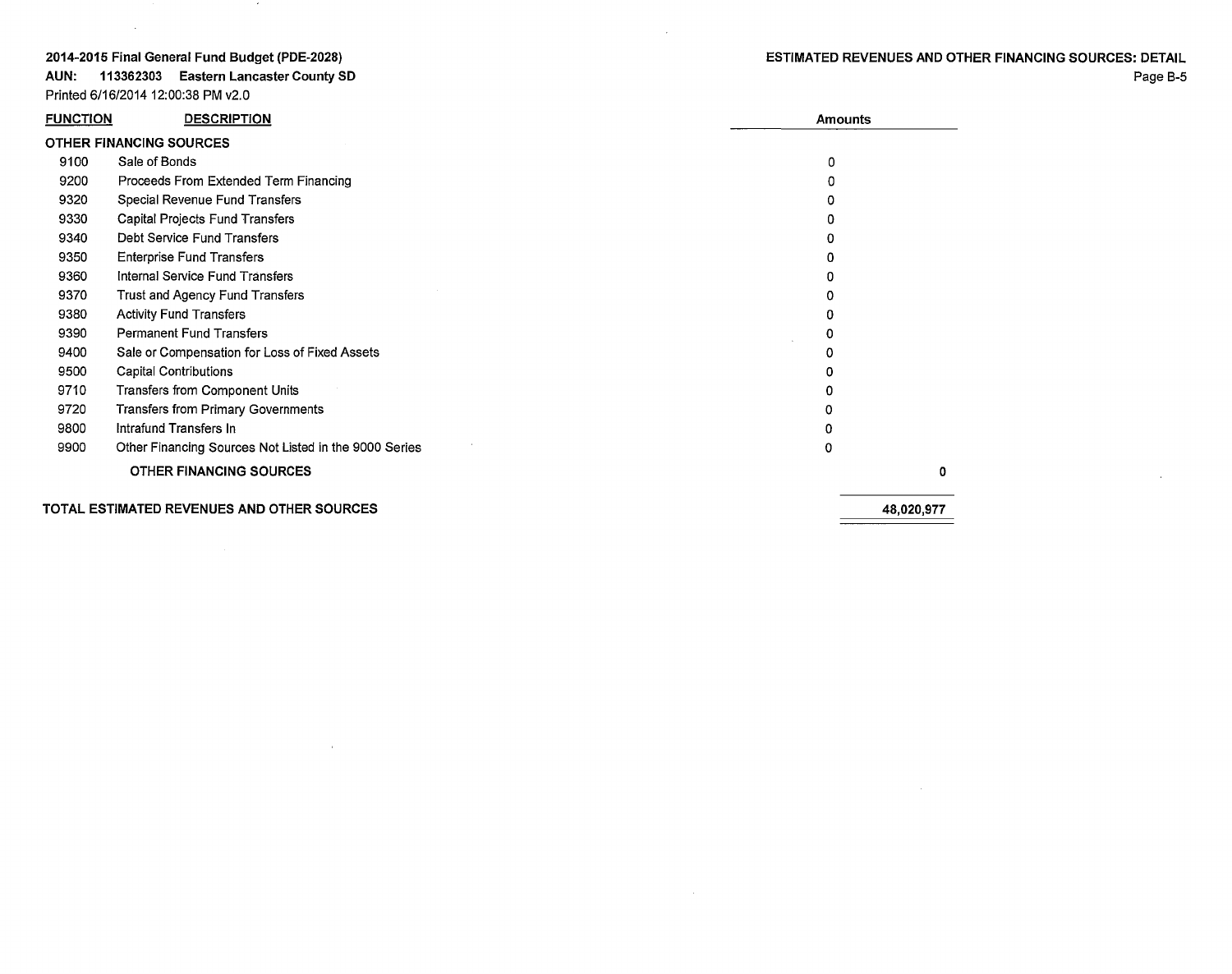| 2014-2015 Final General Fund Budget (PDE-2028)                                                |                                                                     |                 | Real Estate Tax Rate (RETR) Report for 2014-2015                              |  |  |
|-----------------------------------------------------------------------------------------------|---------------------------------------------------------------------|-----------------|-------------------------------------------------------------------------------|--|--|
| 113362303<br><b>Eastern Lancaster County SD</b><br>AUN:<br>Printed 6/16/2014 12:00:40 PM v2.0 |                                                                     |                 | Multi-County Rebalancing Based on Methodology of Section 672.1 of School Code |  |  |
|                                                                                               |                                                                     |                 | Page C-1                                                                      |  |  |
|                                                                                               | Act 1 Index (current): 2.1%                                         |                 |                                                                               |  |  |
|                                                                                               | <b>Calculation Method:</b>                                          | Rate            |                                                                               |  |  |
|                                                                                               | Approx. Tax Revenue from RE Taxes:                                  | \$28,700,787    |                                                                               |  |  |
|                                                                                               | Amount of Tax Relief for Homestead Exclusions +                     | \$443.897       |                                                                               |  |  |
|                                                                                               | <b>Total Approx. Tax Revenue:</b>                                   | \$29,144,684    |                                                                               |  |  |
|                                                                                               | Approx. Tax Levy for Tax Rate Calculation:                          | \$30,331,210    |                                                                               |  |  |
|                                                                                               |                                                                     | Lancaster       | Total                                                                         |  |  |
|                                                                                               | 2013-14 Data                                                        |                 |                                                                               |  |  |
|                                                                                               | a. Assessed Value                                                   | \$2,072,379,700 | \$2,072,379,700                                                               |  |  |
|                                                                                               | b. Real Estate Mills                                                | 14.1177         |                                                                               |  |  |
|                                                                                               | I. 2014-15 Data                                                     |                 |                                                                               |  |  |
|                                                                                               | c. 2012 STEB Market Value                                           | \$2,317,522,535 | \$2,317,522,535                                                               |  |  |
|                                                                                               | d. Assessed Value                                                   | \$2,104,273,600 | \$2,104,273,600                                                               |  |  |
|                                                                                               | e. Assessed Value of New Constr/ Renov                              | \$0             | \$0                                                                           |  |  |
|                                                                                               | 2013-14 Calculations                                                |                 |                                                                               |  |  |
|                                                                                               | f. 2013-14 Tax Levy                                                 | \$29,257,235    | \$29,257,235                                                                  |  |  |
|                                                                                               | $(a * b)$                                                           |                 |                                                                               |  |  |
|                                                                                               | 2014-15 Calculations                                                |                 |                                                                               |  |  |
| H.                                                                                            | g. Percent of Total Market Value                                    | 100.00000%      | 100.00000%                                                                    |  |  |
|                                                                                               | h. Rebalanced 2013-14 Tax Levy<br>(f Total $*$ g)                   | \$29,257,235    | \$29,257,235                                                                  |  |  |
|                                                                                               | i. Base Mills Subject to Index                                      | 14.1177         |                                                                               |  |  |
|                                                                                               | (h $/$ a $*$ 1000) if no reassessment                               |                 |                                                                               |  |  |
|                                                                                               | $(h / (d-e) * 1000)$ if reassessment                                |                 |                                                                               |  |  |
|                                                                                               | <b>Calculation of Tax Rates and Levies Generated</b>                |                 |                                                                               |  |  |
|                                                                                               | j. Weighted Avg. Collection Percentage                              | 96.03000%       | 96.03000%                                                                     |  |  |
|                                                                                               | k. Tax Levy Needed                                                  | \$30,331,210    | \$30,331,210                                                                  |  |  |
|                                                                                               | (Approx. Tax Levy * g)                                              |                 |                                                                               |  |  |
| III.                                                                                          | I. 2014-15 Real Estate Tax Rate<br>(k / d * 1000)                   | 14.4141         |                                                                               |  |  |
|                                                                                               | m. Tax Levy Generated by Mills                                      | \$30,331,210    | \$30,331,210                                                                  |  |  |
|                                                                                               | $(1/1000 * d)$                                                      |                 |                                                                               |  |  |
|                                                                                               | n. Tax Levy minus Tax Relief for Homestead Exclusions               |                 | \$29,887,313                                                                  |  |  |
|                                                                                               | (m - Amount of Tax Relief for Homestead Exclusions)                 |                 |                                                                               |  |  |
|                                                                                               | o. Net Tax Revenue Generated By Mills<br>(n * Est. Pct. Collection) |                 | \$28,700,787                                                                  |  |  |
|                                                                                               |                                                                     |                 |                                                                               |  |  |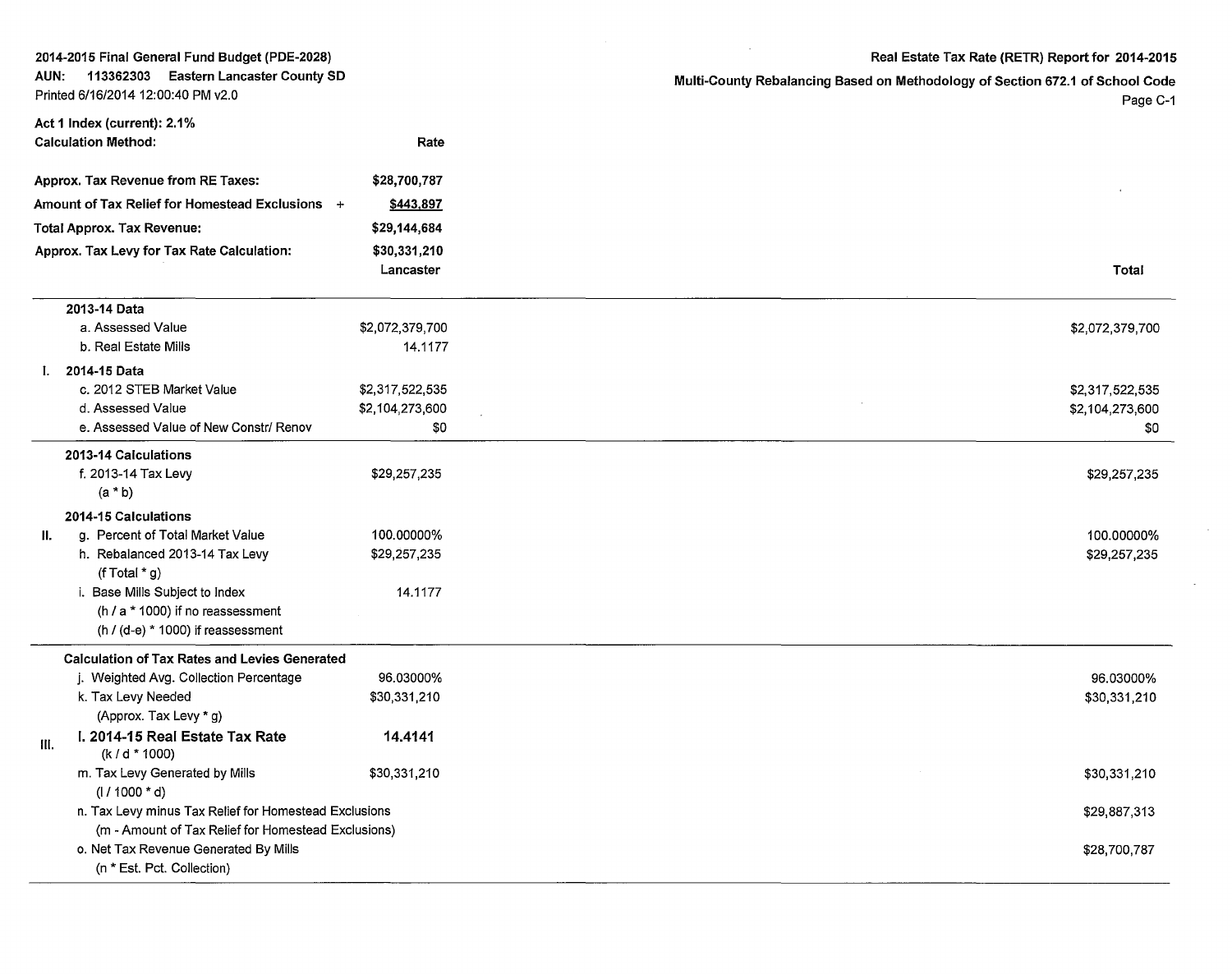| 2014-2015 Final General Fund Budget (PDE-2028) |  |  |
|------------------------------------------------|--|--|
|------------------------------------------------|--|--|

AUN: 113362303 Eastern Lancaster County SO Printed 6/16/2014 12:00:41 PM v2.0

Real Estate Tax Rate (RETR) Report for 2014-2015

Multi-County Rebalancing Based on Methodology of Section 672.1 of School Code Page C-2

 $\mathcal{A}^{\mathcal{A}}$ 

 $\mathcal{L}^{\mathcal{L}}(\mathcal{A})$  .

| Act 1 Index (current): 2.1%                                     |                           |  |
|-----------------------------------------------------------------|---------------------------|--|
| <b>Calculation Method:</b>                                      | Rate                      |  |
| Approx. Tax Revenue from RE Taxes:                              | \$28,700,787              |  |
| Amount of Tax Relief for Homestead Exclusions +                 | \$443,897                 |  |
| <b>Total Approx. Tax Revenue:</b>                               | \$29,144,684              |  |
| Approx. Tax Levy for Tax Rate Calculation:                      | \$30,331,210<br>Lancaster |  |
| <b>Index Maximums</b>                                           |                           |  |
| p. Maximum Mills Based On Index<br>$(i * (1 + Index))$          | 14.4141                   |  |
| q. Mills In Excess of Index<br>if $(l > p)$ , $(l - p)$         | 0.0000                    |  |
| r. Maximum Tax Levy Based On Index<br>$(p / 1000) * d$<br>IV.   | \$30,331,210              |  |
| s. Millage Rate within Index?<br>$(lf \mid > p$ Then No)        | Yes                       |  |
| t. Tax Levy In Excess of Index<br>if $(m > r)$ , $(m - r)$      | \$0                       |  |
| u. Tax Revenue In Excess of Index<br>(t * Est. Pct. Collection) | \$0                       |  |

|    | Information Related to Property Tax Relief    |         |           |
|----|-----------------------------------------------|---------|-----------|
|    | Assessed Value Exclusion per Homestead        | \$4.487 |           |
|    | Number of Homestead/Farmstead Properties      | 6.863   | 6,863     |
| V. | Median Assessed Value of Homestead Properties |         | \$149,400 |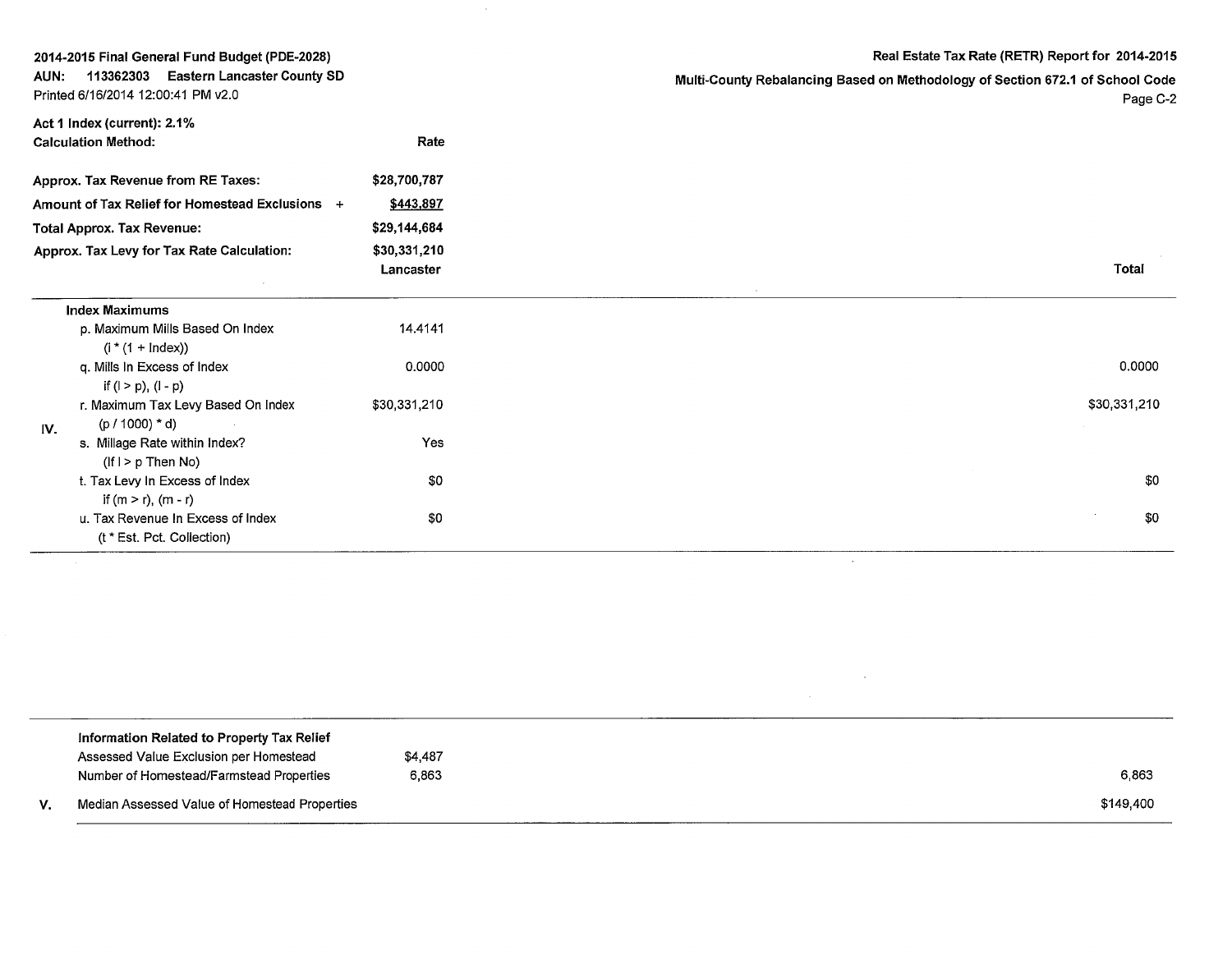| 2014-2015 Final General Fund Budget (PDE-2028)                                                                                                                                                               | Real Estate Tax Rate (RETR) Report for 2014-2015 |                                                                                           |                      |     |                                 |
|--------------------------------------------------------------------------------------------------------------------------------------------------------------------------------------------------------------|--------------------------------------------------|-------------------------------------------------------------------------------------------|----------------------|-----|---------------------------------|
| <b>Eastern Lancaster County SD</b><br>113362303<br>AUN:<br>Printed 6/16/2014 12:00:41 PM v2.0                                                                                                                |                                                  | Multi-County Rebalancing Based on Methodology of Section 672.1 of School Code<br>Page C-3 |                      |     |                                 |
| Act 1 Index (current): 2.1%<br><b>Calculation Method:</b>                                                                                                                                                    | Rate                                             |                                                                                           |                      |     |                                 |
| Approx. Tax Revenue from RE Taxes:                                                                                                                                                                           | \$28,700,787                                     |                                                                                           |                      |     |                                 |
| Amount of Tax Relief for Homestead Exclusions +                                                                                                                                                              | \$443,897                                        |                                                                                           |                      |     |                                 |
| <b>Total Approx. Tax Revenue:</b>                                                                                                                                                                            | \$29,144,684                                     |                                                                                           |                      |     |                                 |
| Approx. Tax Levy for Tax Rate Calculation:                                                                                                                                                                   | \$30,331,210<br>Lancaster                        |                                                                                           |                      |     | <b>Total</b>                    |
| State Property Tax Reduction Allocation used for: Homestead Exclusions<br>Prior Year State Property Tax Reduction Allocation used for: Homestead Exclusions<br>Amount of Tax Relief from State/Local Sources |                                                  | \$443.751<br>\$146                                                                        | Lowering RE Tax Rate | \$0 | \$443,751<br>\$146<br>\$443,897 |

 $\mathcal{L}(\mathcal{L})$  and  $\mathcal{L}(\mathcal{L})$  and  $\mathcal{L}(\mathcal{L})$ 

 $\mathcal{L}^{\text{max}}_{\text{max}}$  and  $\mathcal{L}^{\text{max}}_{\text{max}}$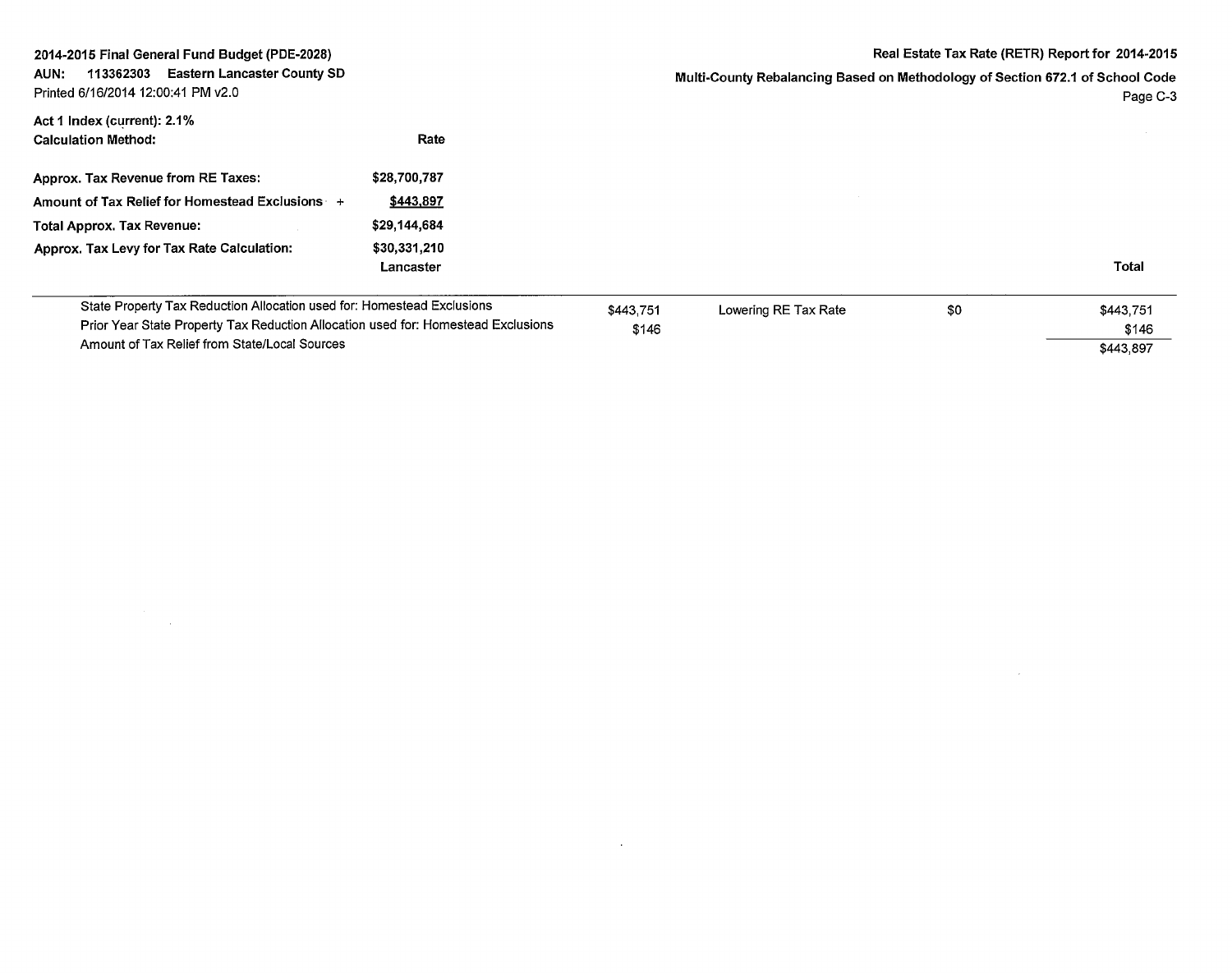**AUN: 113362303 Eastern Lancaster County SD** 

 $\bar{\Delta}$ 

Printed 6/16/2014 12:00:42 PM v2.0

## **CODE**

# 6111 Current Real Estate Taxes

| LOCAL EDUCATION AGENCY TAX DATA (TAXD) |  |
|----------------------------------------|--|
|                                        |  |

# **REAL ESTATE, PER CAPITA (SEC. 679), EIT/PIT (ACT 1), LOCAL ENABLING (ACT 511)**

Page D-1

|                    |                               |                          |                              | Amount of Tax Relief for    |     | Tax Levy Minus Homestead |                          |          | Net Tax Revenue          |
|--------------------|-------------------------------|--------------------------|------------------------------|-----------------------------|-----|--------------------------|--------------------------|----------|--------------------------|
| <b>County Name</b> | Taxable Assessed Value        | <u>Real Estate Mills</u> | Tax Levy Generated by Mills  | <b>Homestead Exclusions</b> |     | Exclusions               | <b>Percent Collected</b> |          | Generated By Mills       |
| Lancaster          | 2,104,273,600                 | 14.4141                  | 30,331,210                   |                             |     |                          | 96.03000%                |          |                          |
|                    |                               |                          |                              |                             |     |                          | 0.00000%                 |          |                          |
|                    | 0                             |                          |                              |                             |     |                          | 0.00000%                 |          |                          |
|                    |                               |                          |                              |                             |     |                          | 0.00000%                 |          |                          |
| Totals:            | 2.104.273,600                 |                          | 30,331,210<br>$\blacksquare$ | 443.897                     | $=$ | 29,887,313<br>X          | 96.03000%                | $\equiv$ | 28,700,787               |
|                    |                               |                          |                              | Rate                        |     |                          |                          |          | <b>Estimated Revenue</b> |
| 6120               | Per Capita Taxes, Section 679 |                          |                              | 5.00                        |     |                          |                          |          | 97,000                   |
|                    |                               |                          |                              |                             |     |                          |                          |          |                          |

| 6140 | Current Act 511 Taxes - Flat Rate Assessments          | Rate              |    | Add'l Rate (if appl.) |   | Tax Levy        | <b>Estimated Revenue</b> |
|------|--------------------------------------------------------|-------------------|----|-----------------------|---|-----------------|--------------------------|
| 6141 | Per Capita Taxes, Act 511                              | \$5.00            |    | \$0.00                |   | 110,110         | 97,000                   |
| 6142 | Occupation Taxes - Flat Rate                           | \$0.00            |    | \$0.00                |   |                 |                          |
| 6143 | Local Services / Occupational Privilege Taxes          | \$10.00           |    | \$0.00                |   | 135,000         | 135,000                  |
| 6144 | <b>Trailer Taxes</b>                                   | \$0.00            |    | \$0.00                |   |                 |                          |
| 6145 | Business Privilege Taxes - Flat Rate                   | \$0.00            |    | \$0.00                |   |                 |                          |
| 6146 | Mechanical Device Taxes - Flat Rate                    | \$0.00            |    | \$0.00                |   |                 |                          |
| 6149 | <b>Other Flat Rate Assessments</b>                     | \$0.00            |    | \$0.00                |   |                 |                          |
|      | Total Current Act 511 Taxes - Flat Rate Assessments    |                   |    |                       |   | 245,110         | 232,000                  |
| 6150 | Current Act 511 Taxes - Proportional Assessments       | Rate              |    | Add'l Rate (if appl.) |   | <u>Tax Levy</u> | <b>Estimated Revenue</b> |
| 6151 | Earned Income Taxes, Act 511                           | 0.50%             |    | 0.00%                 |   | 2,735,000       | 2,735,000                |
| 6152 | Occupation Taxes - Proportional Rate                   | Ω                 |    |                       |   |                 |                          |
| 6153 | <b>Real Estate Transfer Taxes</b>                      | 0.50%             |    | $0.00\%$              |   | 380,000         | 380,000                  |
| 6154 | <b>Amusement Taxes</b>                                 | $0.00\%$          |    | $0.00\%$              |   |                 |                          |
| 6155 | Business Privilege Taxes - Proportional Rate           | O                 |    | n                     |   |                 |                          |
| 6156 | Mechanical Device Taxes - Percentage                   | $0.00\%$          |    | $0.00\%$              |   |                 |                          |
| 6157 | <b>Mercantile Taxes</b>                                |                   |    |                       |   |                 |                          |
| 6159 | <b>Other Proportional Assessments</b>                  |                   |    |                       |   |                 |                          |
|      | Total Current Act 511 Taxes - Proportional Assessments |                   |    |                       |   | 3,115,000       | 3,115,000                |
|      | <b>Total Act 511, Current Taxes</b>                    |                   |    |                       |   |                 | 3,347,000                |
|      |                                                        | Act 511 Tax Limit | —> | 2,317,522,535         | X | 12              | 27,810,270               |
|      |                                                        |                   |    | <b>Market Value</b>   |   | . Mills         | (511 Limit)              |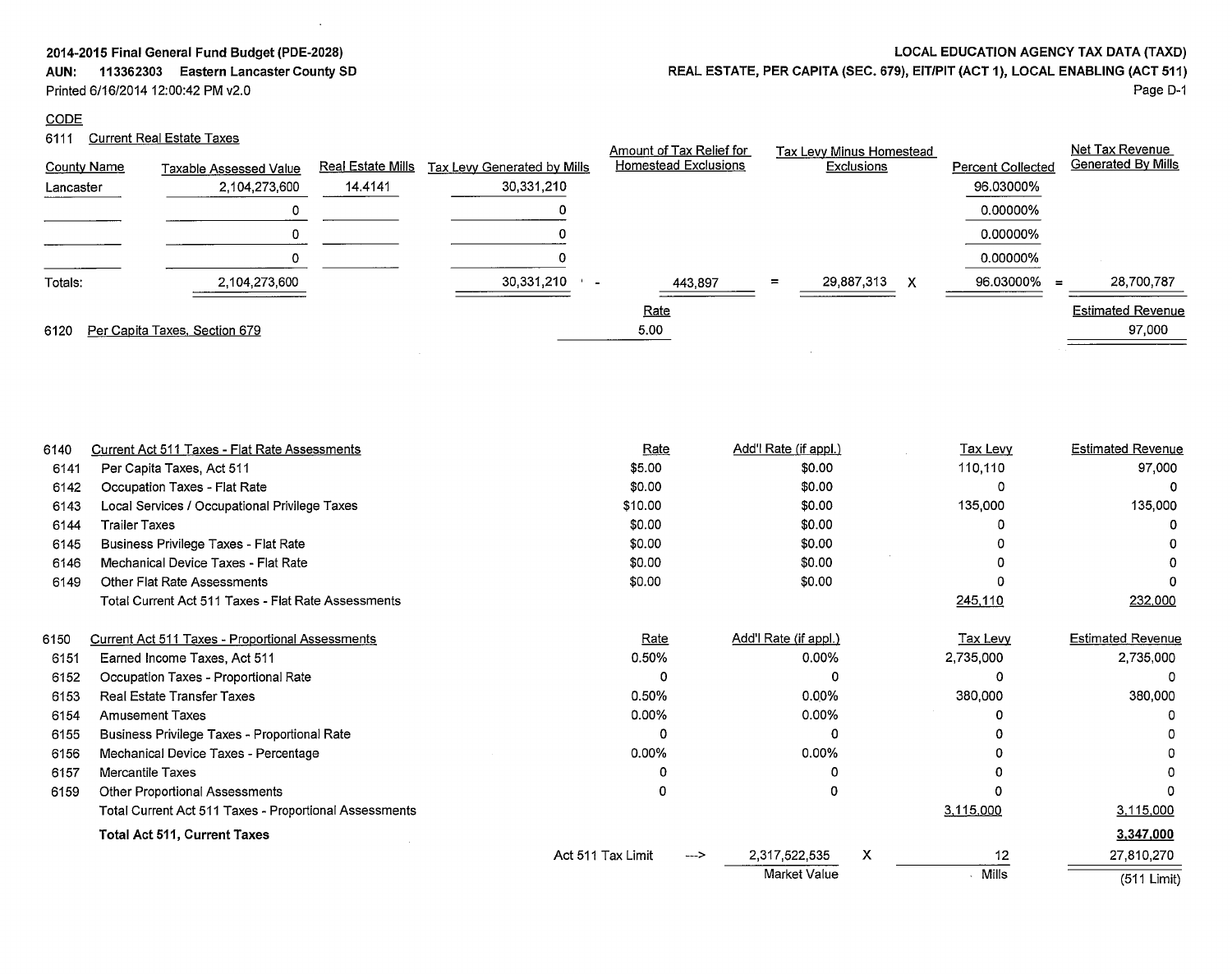AUN: 113362303 Eastern Lancaster County SO Printed 6/16/2014 12:00:46 PM v2.0

Comparison of Tax Rate Changes to Index (CTRI)

2013-2014 vs. 2014-2015

|                 |                                              |                           |           |                      |                          |       | <b>Additional Tax Rate</b> |           |                      |                          |
|-----------------|----------------------------------------------|---------------------------|-----------|----------------------|--------------------------|-------|----------------------------|-----------|----------------------|--------------------------|
| Tax             |                                              | Tax Rate Charged in:      |           | Percent<br>Change in | Less than<br>or equal to |       | Charged in:                |           | Percent<br>Change in | Less than<br>or equal to |
| <b>Function</b> | <b>Description</b>                           | 2013-2014<br>(Rebalanced) | 2014-2015 | Rate                 | Index                    | Index | 2013-2014<br>(Rebalanced)  | 2014-2015 | Rate                 | Index                    |
| 6111            | <b>Current Real Estate Taxes</b>             |                           |           |                      |                          |       |                            |           |                      |                          |
|                 | Lancaster County                             | 14.1177                   | 14.4141   | 2.10%                | Yes                      | 2.1%  |                            |           |                      |                          |
| 6120            | Per Capita Taxes, Section 679                | \$5.00                    | \$5.00    | 0.00%                | Yes                      | 2.1%  |                            |           |                      |                          |
|                 | Act 1 EIT/PIT                                |                           |           |                      |                          |       |                            |           |                      |                          |
| 6131            | Earned Income Taxes, Act 1                   |                           |           |                      |                          |       |                            |           |                      |                          |
| 6132            | Personal Income Taxes, Act 1                 |                           |           |                      |                          |       |                            |           |                      |                          |
|                 | <b>Act 511 Flat Rate Taxes</b>               |                           |           |                      |                          |       |                            |           |                      |                          |
| 6141            | Per Capita Taxes, Act 511                    | \$5.00                    | \$5.00    | 0.00%                | Yes                      | 2.1%  |                            |           |                      |                          |
| 6142            | Occupation Taxes - Flat Rate                 |                           |           |                      |                          |       |                            |           |                      |                          |
| 6143            | Local Services / Occupational Privilege Tax  | \$10.00                   | \$10.00   | 0.00%                | Yes                      | 2.1%  |                            |           |                      |                          |
| 6144            | <b>Trailer Taxes</b>                         |                           |           |                      |                          |       |                            |           |                      |                          |
| 6145            | Business Privilege Taxes - Flat Rate         |                           |           |                      |                          |       |                            |           |                      |                          |
| 6146            | Mechanical Device Taxes - Flat Rate          |                           |           |                      |                          |       |                            |           |                      |                          |
| 6149            | Other Flat Rate Assessments                  |                           |           |                      |                          |       |                            |           |                      |                          |
|                 | <b>Act 511 Proportional Rate Taxes</b>       |                           |           |                      |                          |       |                            |           |                      |                          |
| 6151            | Earned Income Taxes, Act 511                 | 0.500%                    | 0.500%    | 0.00%                | Yes                      | 2.1%  |                            |           |                      |                          |
| 6152            | Occupation Taxes - Proportional Rate         |                           |           |                      |                          |       |                            |           |                      |                          |
| 6153            | Real Estate Transfer Taxes                   | 0.500%                    | 0.500%    | 0.00%                | Yes                      | 2.1%  |                            |           |                      |                          |
| 6154            | <b>Amusement Taxes</b>                       |                           |           |                      |                          |       |                            |           |                      |                          |
| 6155            | Business Privilege Taxes - Proportional Rate |                           |           |                      |                          |       |                            |           |                      |                          |
| 6156            | Mechanical Device Taxes - Percentage         |                           |           |                      |                          |       |                            |           |                      |                          |
| 6157            | Mercantile Taxes                             |                           |           |                      |                          |       |                            |           |                      |                          |
| 6159            | <b>Other Proportional Assessments</b>        |                           |           |                      |                          |       |                            |           |                      |                          |

Page E-1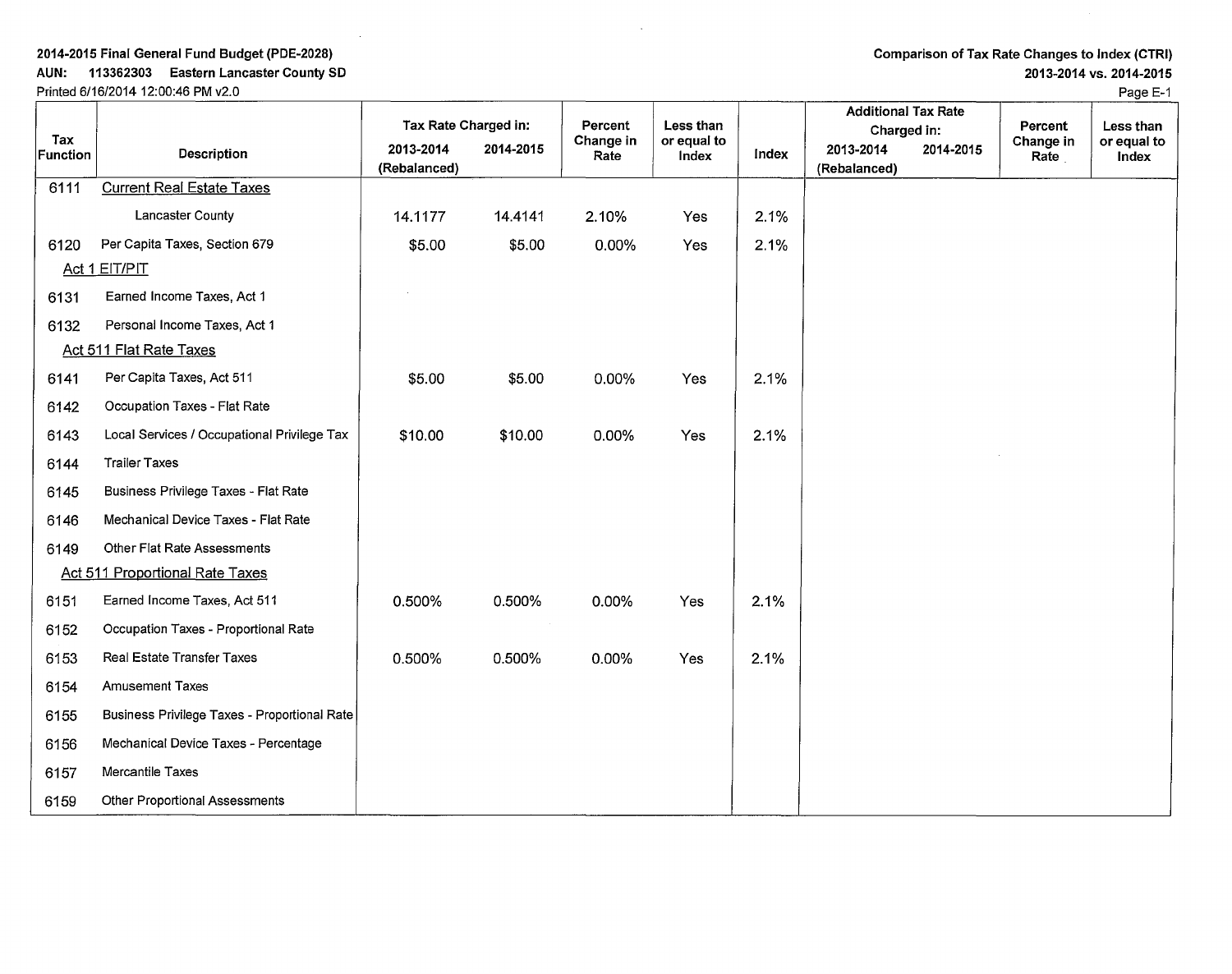# **CERTIFICATION OF ESTIMATED ENDING FUND BALANCE FROM 2014-2015 GENERAL FUND BUDGET**

#### 24 PS 6-688

#### (10/2010)

| I SCHOOL DISTRICT NAME      | I COUNTY NAME | AUN       |
|-----------------------------|---------------|-----------|
| Eastern Lancaster County SD | Lancaster     | 113362303 |

No school district shall approve an increase in real property taxes unless it has adopted a budget that includes an estimated, ending unreserved undesignated fund balance (unassigned) less than or equal to the specified percentage of its total budgeted expenditures:

| <b>Total Budgeted Expenditures</b>    | <b>Fund Balance % Limit</b><br>(less than or equal to) |
|---------------------------------------|--------------------------------------------------------|
| Less Than or Equal to \$11,999,999    | 12.0%                                                  |
| Between \$12,000,000 and \$12,999,999 | 11.5%                                                  |
| Between \$13,000,000 and \$13,999,999 | 11.0%                                                  |
| Between \$14,000,000 and \$14,999,999 | 10.5%                                                  |
| Between \$15,000,000 and \$15,999,999 | 10.0%                                                  |
| Between \$16,000,000 and \$16,999,999 | 9.5%                                                   |
| Between \$17,000,000 and \$17,999,999 | $9.0\%$                                                |
| Between \$18,000,000 and \$18,999,999 | 8.5%                                                   |
| Greater Than or Equal to \$19,000,000 | 8.0%                                                   |

Did you raise property taxes in SY 2014-2015 (compared to 2013-2014)? Yes  $\blacksquare$ 

 $\overline{N}$ o  $\overline{\Box}$ 

If yes, see information below, taken from the 2014-2015 General Fund Budget.

| <b>Total Budgeted Expenditures</b>                                                      | \$48,020,977.00 |                         |
|-----------------------------------------------------------------------------------------|-----------------|-------------------------|
| Ending Unassigned Fund Balance                                                          | \$3,549,349.00  |                         |
| Ending Unassigned Fund Balance as a percentage<br>$(\%)$ of Total Budgeted Expenditures |                 | 7.4%                    |
| The Estimated Ending Unassigned Fund Balance                                            | Yes             | $\overline{\mathsf{v}}$ |
| is within the allowable limits.                                                         |                 |                         |

**I hereby certify that the above information is accurate and complete.** 

| SIGNATURE OF SUPERINTENDENT<br>$\mu$ // $\nu$ |  |
|-----------------------------------------------|--|
|                                               |  |

 $\Box$ 

No

DUE DATE: AUGUST 15, 2014

RETURN TO: PENNSYLVANIA DEPARTMENT OF EDUCATION BUREAU OF BUDGET AND FISCAL MANAGEMENT DIVISION OF SUBSIDY DATA AND ADMINISTRATION 333 MARKET STREET HARRISBURG, PA 17126-0333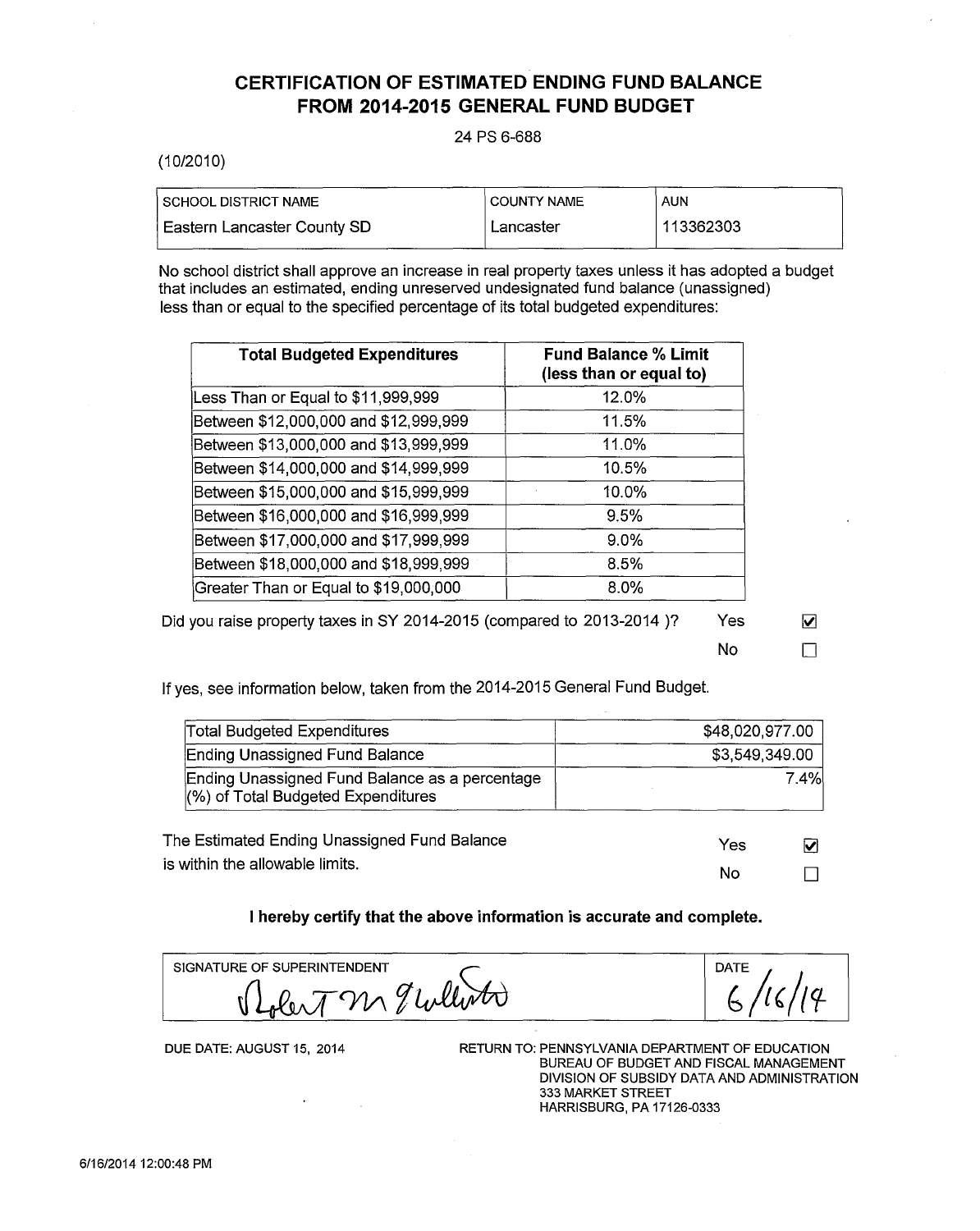AUN: 113362303 Eastern Lancaster County SD

Printed 6/16/2014 12:00:52 PM v2.0

|      | <b>ITEM</b>                       |                                                                 | <b>AMOUNTS</b> |            |            |            |  |
|------|-----------------------------------|-----------------------------------------------------------------|----------------|------------|------------|------------|--|
| 1000 | Instruction                       |                                                                 |                |            |            |            |  |
|      | 1100                              | Regular Programs - Elementary/Secondary                         | 20,697,120     |            |            |            |  |
|      | 1200                              | Special Programs - Elementary/Secondary                         | 5,728,932      |            |            |            |  |
|      | 1300                              | <b>Vocational Education</b>                                     | 1,442,390      |            |            |            |  |
|      | 1400                              | Other Instructional Programs - Elementary/Secondary             | 295,269        |            |            |            |  |
|      | 1500                              | Nonpublic School Programs                                       | 59,545         |            |            |            |  |
|      | 1600                              | <b>Adult Education Programs</b>                                 | 127,407        |            |            |            |  |
|      | 1700                              | <b>Higher Education Programs</b>                                | 0              |            |            |            |  |
|      | 1800                              | Pre-Kindergarten                                                | 0              |            |            |            |  |
|      |                                   | <b>Total 1000 Instruction</b>                                   | 28,350,663     |            |            |            |  |
| 2000 |                                   | <b>Support Services</b>                                         |                |            |            |            |  |
|      | 2100                              | Support Services - Pupil Personnel                              | 1,752,911      |            |            |            |  |
|      | 2200                              | Support Services - Instructional Staff                          | 2,276,270      |            |            |            |  |
|      | 2300                              | Support Services - Administration                               | 2,415,764      |            |            |            |  |
|      | 2400                              | Support Services - Pupil Health                                 | 964,937        |            |            |            |  |
|      | 2500                              | Support Services - Business                                     | 616,709        |            |            |            |  |
|      | 2600                              | Operation & Maintenance of Plant Services                       | 3,630,675      |            |            |            |  |
|      | 2700                              | <b>Student Transportation Services</b>                          | 2,614,353      |            |            |            |  |
|      | 2800                              | Support Services - Central                                      | 1,005,439      |            |            |            |  |
|      | 2900                              | <b>Other Support Services</b>                                   | 36,225         |            |            |            |  |
|      |                                   | <b>Total 2000 Support Services</b>                              | 15,313,283     |            |            |            |  |
| 3000 |                                   | Operation of Non-instructional Services                         |                |            |            |            |  |
|      | 3100                              | <b>Food Services</b>                                            | 0              |            |            |            |  |
|      | 3200                              | <b>Student Activities</b>                                       | 953,788        |            |            |            |  |
|      | 3300                              | <b>Community Services</b>                                       | 19,013         |            |            |            |  |
|      | 3400                              | Scholarships and Awards                                         | 0              |            |            |            |  |
|      |                                   | <b>Total 3000 Operation of Non-instructional Services</b>       | 972,801        |            |            |            |  |
| 4000 |                                   | Facilities Acquisition, Construction and Improvement Services   |                |            |            |            |  |
|      | 4000                              | Facilities Acquisition, Construction and Improvement Services   | 0              |            |            |            |  |
|      |                                   | Total 4000 Facilities Acquisition, Construction and Improvement | 0              |            |            |            |  |
|      |                                   | <b>Total Estimated Expenditures</b>                             |                | 44,636,747 |            |            |  |
| 5000 |                                   | Other Expenditures and Financing Uses                           |                |            |            |            |  |
|      | 5100                              | <b>Debt Service</b>                                             | 3,384,230      |            |            |            |  |
|      | 5200                              | Interfund Transfers - Out                                       | 0              |            |            |            |  |
|      | 5300                              | Transfers Involving Component Units                             | 0              |            |            |            |  |
|      | 5900                              | <b>Budgetary Reserve</b>                                        | 0              |            |            |            |  |
|      | <b>Total Other Financing Uses</b> |                                                                 |                | 3,384,230  |            |            |  |
|      |                                   | <b>Total Estimated Expenditures and Other Financing Uses</b>    |                |            | 48,020,977 |            |  |
|      |                                   | <b>Appropriation of Prior Year Fund Balance</b>                 |                |            | 0          |            |  |
|      |                                   | <b>Total Appropriations</b>                                     |                |            |            | 48,020,977 |  |
|      |                                   | Ending Committed, Assigned and Unassigned Fund Balance          |                |            |            | 7,615,349  |  |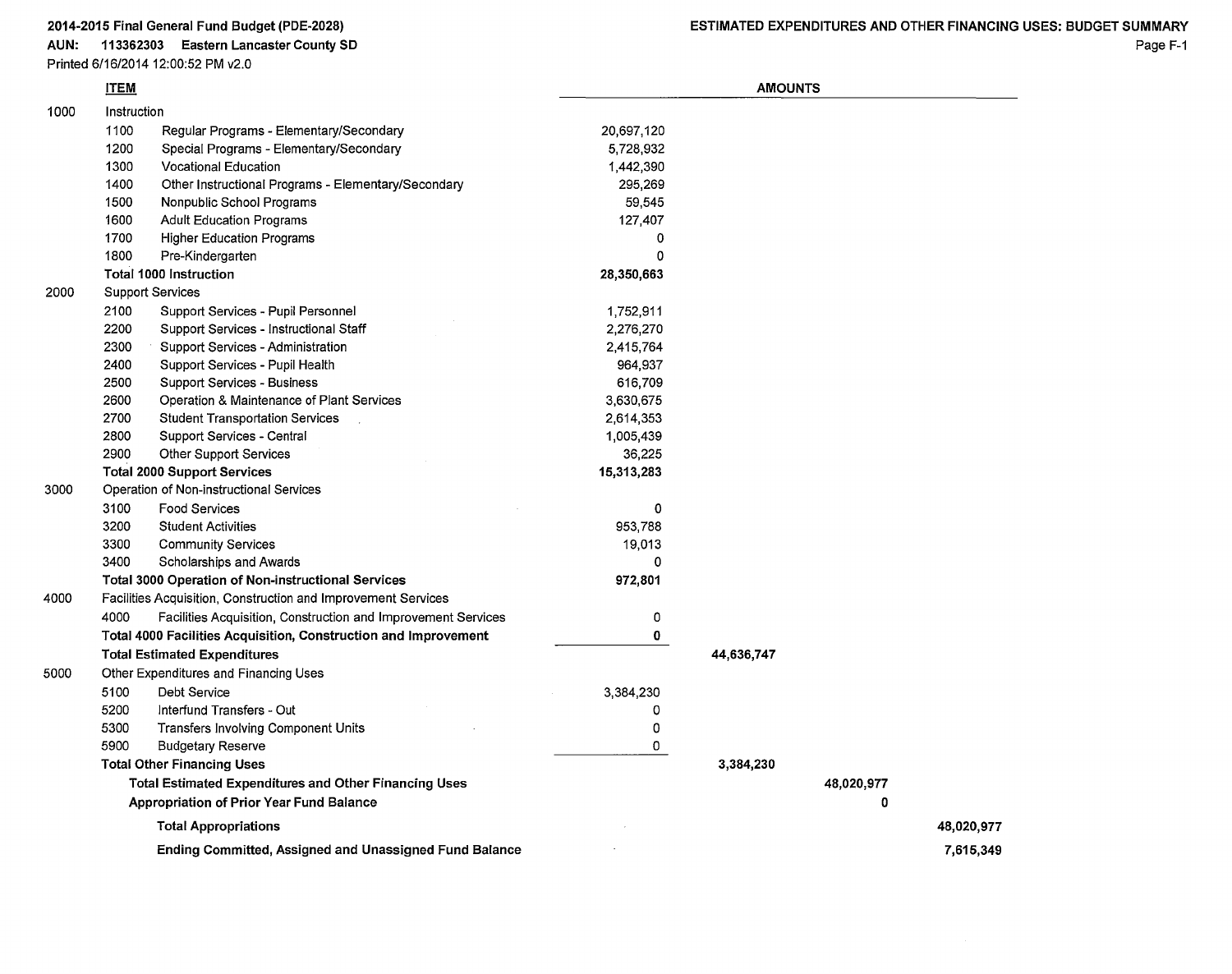# **AUN: 113362303 Eastern Lancaster County SD**

Printed 6/16/2014 12:00:53 PM v2.0

 $\sim 10^{-1}$ 

 $\ddot{\phantom{1}}$ 

 $\cdot$ 

| <b>Function-Object</b> |                    |     | Description                                               | <b>Amounts</b> |  |  |  |  |
|------------------------|--------------------|-----|-----------------------------------------------------------|----------------|--|--|--|--|
| 1000                   | <b>INSTRUCTION</b> |     |                                                           |                |  |  |  |  |
|                        | 1100               |     | Regular Programs - Elementary/Secondary                   |                |  |  |  |  |
|                        |                    | 100 | <b>Personnel Services-Salaries</b>                        | 10,786,482     |  |  |  |  |
|                        |                    | 200 | Personnel Services-Employee Benefits                      | 6,823,922      |  |  |  |  |
|                        |                    | 300 | Purchased Professional & Technical Services               | 602,499        |  |  |  |  |
|                        |                    | 400 | Purchased Property Services                               | 76,600         |  |  |  |  |
|                        |                    | 500 | <b>Other Purchased Services</b>                           | 1,214,538      |  |  |  |  |
|                        |                    | 600 | Supplies                                                  | 537,949        |  |  |  |  |
|                        |                    | 700 | Property                                                  | 653,250        |  |  |  |  |
|                        |                    | 800 | <b>Other Objects</b>                                      | 1,880          |  |  |  |  |
|                        |                    |     | Total Regular Programs - Elementary/Secondary             | 20,697,120     |  |  |  |  |
|                        | 1200               |     | Special Programs - Elementary/Secondary                   |                |  |  |  |  |
|                        |                    | 100 | <b>Personnel Services-Salaries</b>                        | 1,858,419      |  |  |  |  |
|                        |                    | 200 | Personnel Services-Employee Benefits                      | 971,579        |  |  |  |  |
|                        |                    | 300 | <b>Purchased Professional &amp; Technical Services</b>    | 2,528,799      |  |  |  |  |
|                        |                    | 400 | <b>Purchased Property Services</b>                        | 2,000          |  |  |  |  |
|                        |                    | 500 | <b>Other Purchased Services</b>                           | 310,835        |  |  |  |  |
|                        |                    | 600 | Supplies                                                  | 56,300         |  |  |  |  |
|                        |                    | 700 | Property                                                  | 1,000          |  |  |  |  |
|                        |                    | 800 | Other Objects                                             | 0              |  |  |  |  |
|                        |                    |     | Total Special Programs - Elementary/Secondary             | 5,728,932      |  |  |  |  |
|                        | 1300               |     | <b>Vocational Education</b>                               |                |  |  |  |  |
|                        |                    | 100 | <b>Personnel Services-Salaries</b>                        | 117,831        |  |  |  |  |
|                        |                    | 200 | Personnel Services-Employee Benefits                      | 84,387         |  |  |  |  |
|                        |                    | 300 | <b>Purchased Professional &amp; Technical Services</b>    | 5,322          |  |  |  |  |
|                        |                    | 400 | <b>Purchased Property Services</b>                        | 250            |  |  |  |  |
|                        |                    | 500 | <b>Other Purchased Services</b>                           | 1,227,100      |  |  |  |  |
|                        |                    | 600 | Supplies                                                  | 7,500          |  |  |  |  |
|                        |                    | 700 | Property                                                  | 0              |  |  |  |  |
|                        |                    | 800 | <b>Other Objects</b>                                      | 0              |  |  |  |  |
|                        |                    |     | <b>Total Vocational Education</b>                         | 1,442,390      |  |  |  |  |
|                        | 1400               |     | Other Instructional Programs - Elementary/Secondary       |                |  |  |  |  |
|                        |                    | 100 | <b>Personnel Services-Salaries</b>                        | 128,236        |  |  |  |  |
|                        |                    | 200 | Personnel Services-Employee Benefits                      | 36,543         |  |  |  |  |
|                        |                    | 300 | <b>Purchased Professional &amp; Technical Services</b>    | 18,189         |  |  |  |  |
|                        |                    | 400 | <b>Purchased Property Services</b>                        | $\mathbf 0$    |  |  |  |  |
|                        |                    | 500 | <b>Other Purchased Services</b>                           | 111,501        |  |  |  |  |
|                        |                    | 600 | Supplies                                                  | 800            |  |  |  |  |
|                        |                    | 700 | Property                                                  | 0              |  |  |  |  |
|                        |                    | 800 | <b>Other Objects</b>                                      | 0              |  |  |  |  |
|                        |                    |     | Total Other Instructional Programs - Elementary/Secondary | 295,269        |  |  |  |  |

 $\bar{z}$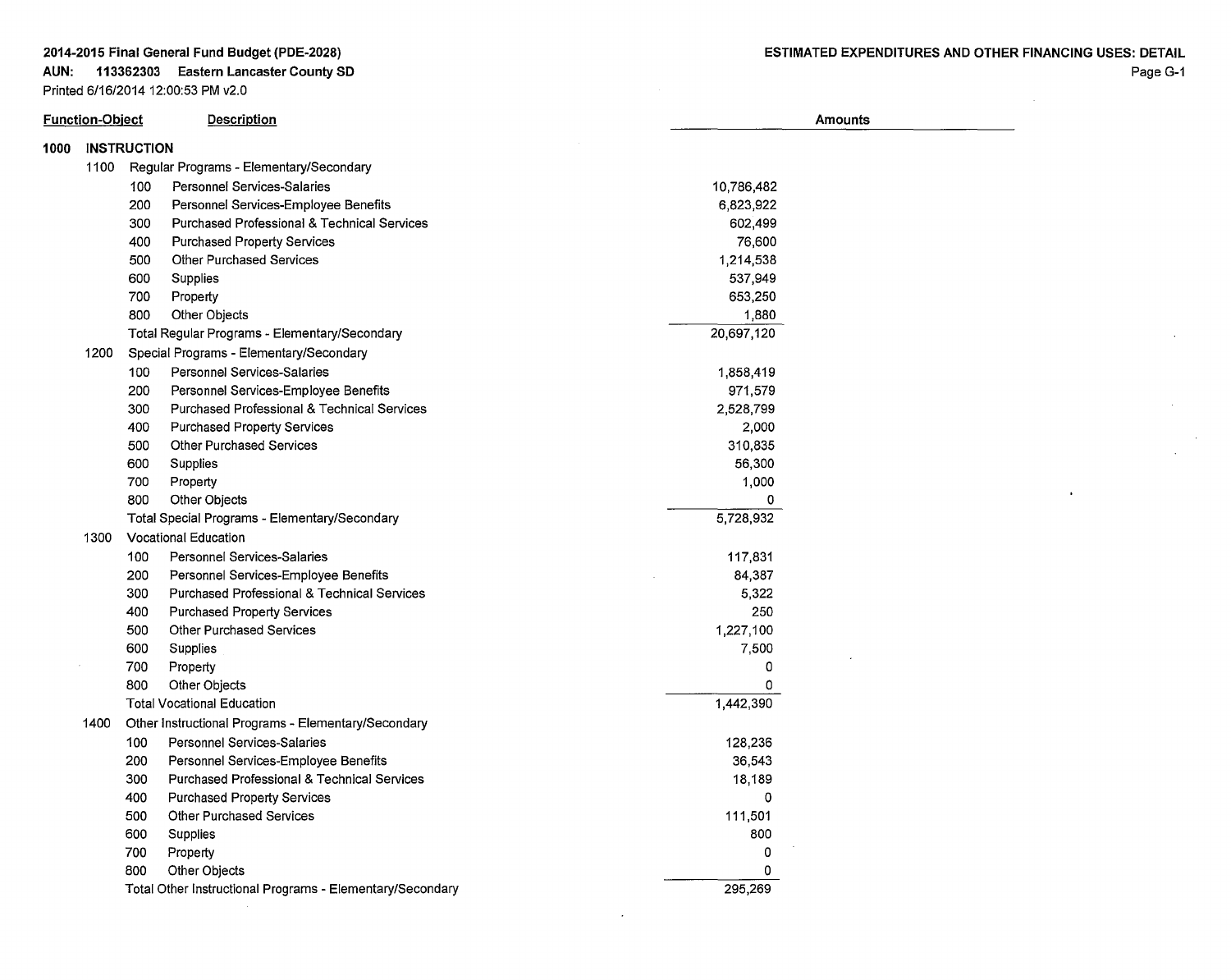#### AUN: 113362303 Eastern Lancaster County SD Printed 6/16/2014 12:00:54 PM v2.0

 $\bar{z}$ 

 $\alpha$ 

 $\sim 10^{11}$  km s  $^{-1}$ 

 $\sim 10^{-1}$ 

| Function-Object          | <b>Description</b>                          | Amounts     |
|--------------------------|---------------------------------------------|-------------|
| 1500                     | Nonpublic School Programs                   |             |
| 100                      | Personnel Services-Salaries                 | 0           |
| 200                      | Personnel Services-Employee Benefits        | $\mathbf 0$ |
| 300                      | Purchased Professional & Technical Services | 59,545      |
| 400                      | <b>Purchased Property Services</b>          | 0           |
| 500                      | Other Purchased Services                    | 0           |
| 600                      | Supplies                                    | 0           |
| 700                      | Property                                    | 0           |
| 800                      | Other Objects                               | 0           |
|                          | Total Nonpublic School Programs             | 59,545      |
| 1600                     | <b>Adult Education Programs</b>             |             |
| 100                      | Personnel Services-Salaries                 | 80,860      |
| 200                      | Personnel Services-Employee Benefits        | 41,064      |
| 300                      | Purchased Professional & Technical Services | 5,100       |
| 400                      | <b>Purchased Property Services</b>          | 0           |
| 500                      | Other Purchased Services                    | 383         |
| 600                      | Supplies                                    | $\Omega$    |
| 700                      | Property                                    | 0           |
| 800                      | Other Objects                               | $\Omega$    |
|                          | <b>Total Adult Education Programs</b>       | 127,407     |
| 1700                     | <b>Higher Education Programs</b>            |             |
| 500                      | Other Purchased Services                    | 0           |
| 600                      | Supplies                                    | 0           |
|                          | <b>Total Higher Education Programs</b>      | $\Omega$    |
| 1800                     | Pre-Kindergarten                            |             |
| 100                      | Personnel Services-Salaries                 | 0           |
| 200                      | Personnel Services-Employee Benefits        | 0           |
| 300                      | Purchased Professional & Technical Services | 0           |
| 400                      | <b>Purchased Property Services</b>          | 0           |
| 500                      | <b>Other Purchased Services</b>             | 0           |
| 600                      | Supplies                                    | 0           |
| 700                      | Property                                    | 0           |
| 800                      | Other Objects                               | 0           |
|                          | Total Pre-Kindergarten                      | 0           |
| <b>Total Instruction</b> |                                             | 28,350,663  |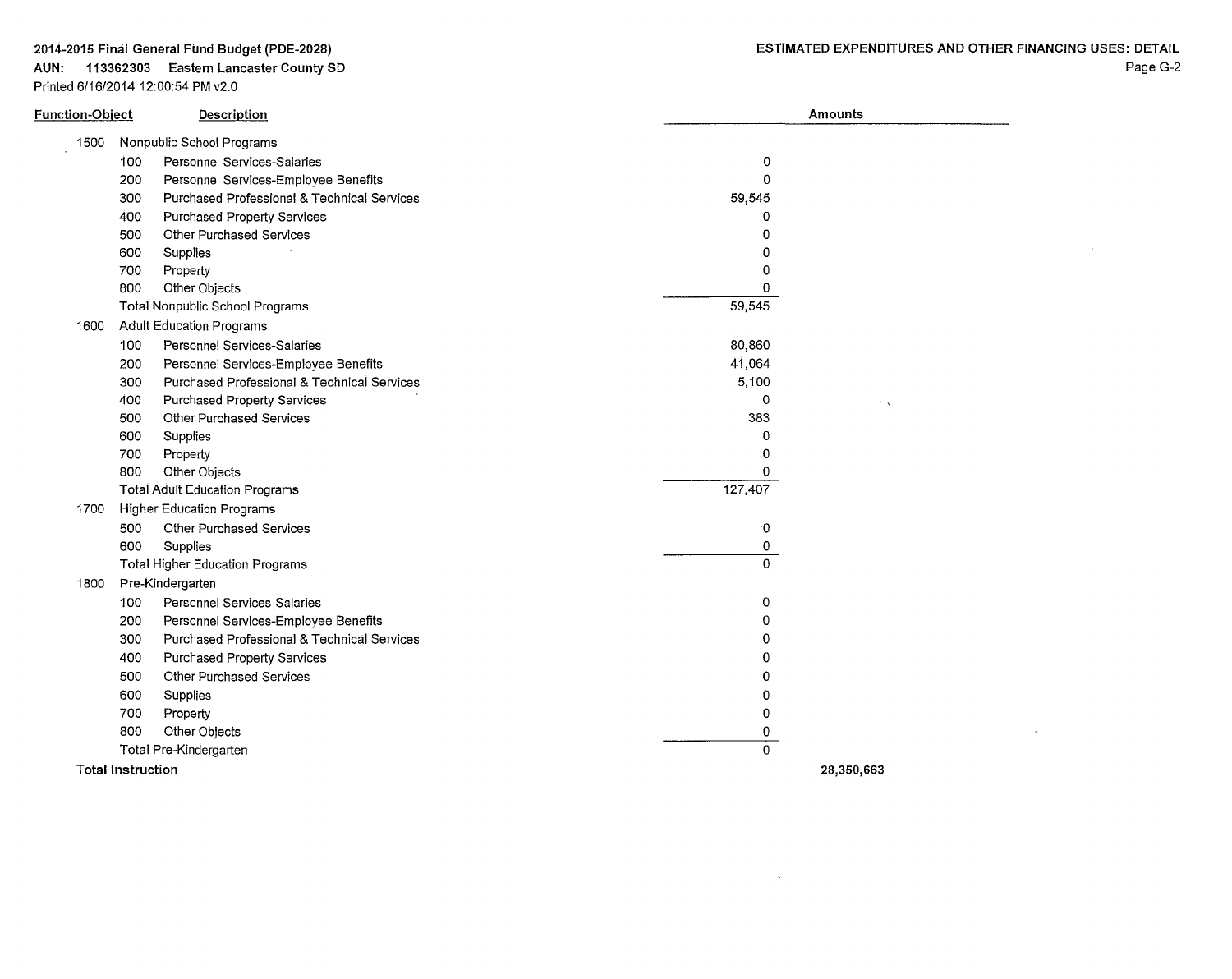#### **AUN: 113362303 Eastern Lancaster County SO**  Printed 6/16/2014 12:00:54 PM v2.0

 $\sim 10^7$ 

 $\sim 100$  km s  $^{-1}$  $\sim 10^{-11}$  $\sim$ 

| <b>Function-Object</b> |      |     | <b>Description</b>                                     | Amounts   |  |  |  |
|------------------------|------|-----|--------------------------------------------------------|-----------|--|--|--|
| 2000                   |      |     | <b>SUPPORT SERVICES</b>                                |           |  |  |  |
|                        |      |     | 2100 Support Services - Pupil Personnel                |           |  |  |  |
|                        |      | 100 | Personnel Services-Salaries                            | 928,230   |  |  |  |
|                        |      | 200 | Personnel Services-Employee Benefits                   | 440,452   |  |  |  |
|                        |      | 300 | <b>Purchased Professional &amp; Technical Services</b> | 286,503   |  |  |  |
|                        |      | 400 | <b>Purchased Property Services</b>                     | 1,133     |  |  |  |
|                        |      | 500 | <b>Other Purchased Services</b>                        | 9,680     |  |  |  |
|                        |      | 600 | Supplies                                               | 86,628    |  |  |  |
|                        |      | 700 | Property                                               | 249       |  |  |  |
|                        |      | 800 | Other Objects                                          | 36        |  |  |  |
|                        |      |     | Total Support Services - Pupil Personnel               | 1,752,911 |  |  |  |
|                        | 2200 |     | Support Services - Instructional Staff                 |           |  |  |  |
|                        |      | 100 | Personnel Services-Salaries                            | 1,459,091 |  |  |  |
|                        |      | 200 | Personnel Services-Employee Benefits                   | 624,802   |  |  |  |
|                        |      | 300 | <b>Purchased Professional &amp; Technical Services</b> | 73,739    |  |  |  |
|                        |      | 400 | <b>Purchased Property Services</b>                     | 1,925     |  |  |  |
|                        |      | 500 | <b>Other Purchased Services</b>                        | 46,826    |  |  |  |
|                        |      | 600 | Supplies                                               | 63,275    |  |  |  |
|                        |      | 700 | Property                                               | 3,589     |  |  |  |
|                        |      | 800 | Other Objects                                          | 3,023     |  |  |  |
|                        |      |     | Total Support Services - Instructional Staff           | 2,276,270 |  |  |  |
|                        | 2300 |     | <b>Support Services - Administration</b>               |           |  |  |  |
|                        |      | 100 | <b>Personnel Services-Salaries</b>                     | 1,407,121 |  |  |  |
|                        |      | 200 | Personnel Services-Employee Benefits                   | 682,432   |  |  |  |
|                        |      | 300 | <b>Purchased Professional &amp; Technical Services</b> | 194,600   |  |  |  |
|                        |      | 400 | <b>Purchased Property Services</b>                     | 5,549     |  |  |  |
|                        |      | 500 | <b>Other Purchased Services</b>                        | 59,781    |  |  |  |
|                        |      | 600 | Supplies                                               | 43,507    |  |  |  |
|                        |      | 700 | Property                                               | 2,000     |  |  |  |
|                        |      | 800 | <b>Other Objects</b>                                   | 20,774    |  |  |  |
|                        |      |     | <b>Total Support Services - Administration</b>         | 2,415,764 |  |  |  |
|                        | 2400 |     | Support Services - Pupil Health                        |           |  |  |  |
|                        |      | 100 | <b>Personnel Services-Salaries</b>                     | 345,578   |  |  |  |
|                        |      | 200 | Personnel Services-Employee Benefits                   | 171,754   |  |  |  |
|                        |      | 300 | <b>Purchased Professional &amp; Technical Services</b> | 444,882   |  |  |  |
|                        |      | 400 | <b>Purchased Property Services</b>                     | 175       |  |  |  |
|                        |      | 500 | <b>Other Purchased Services</b>                        | 551       |  |  |  |
|                        |      | 600 | Supplies                                               | 1,997     |  |  |  |
|                        |      | 700 | Property                                               | 0         |  |  |  |
|                        |      | 800 | <b>Other Objects</b>                                   | 0         |  |  |  |
|                        |      |     | Total Support Services - Pupil Health                  | 964,937   |  |  |  |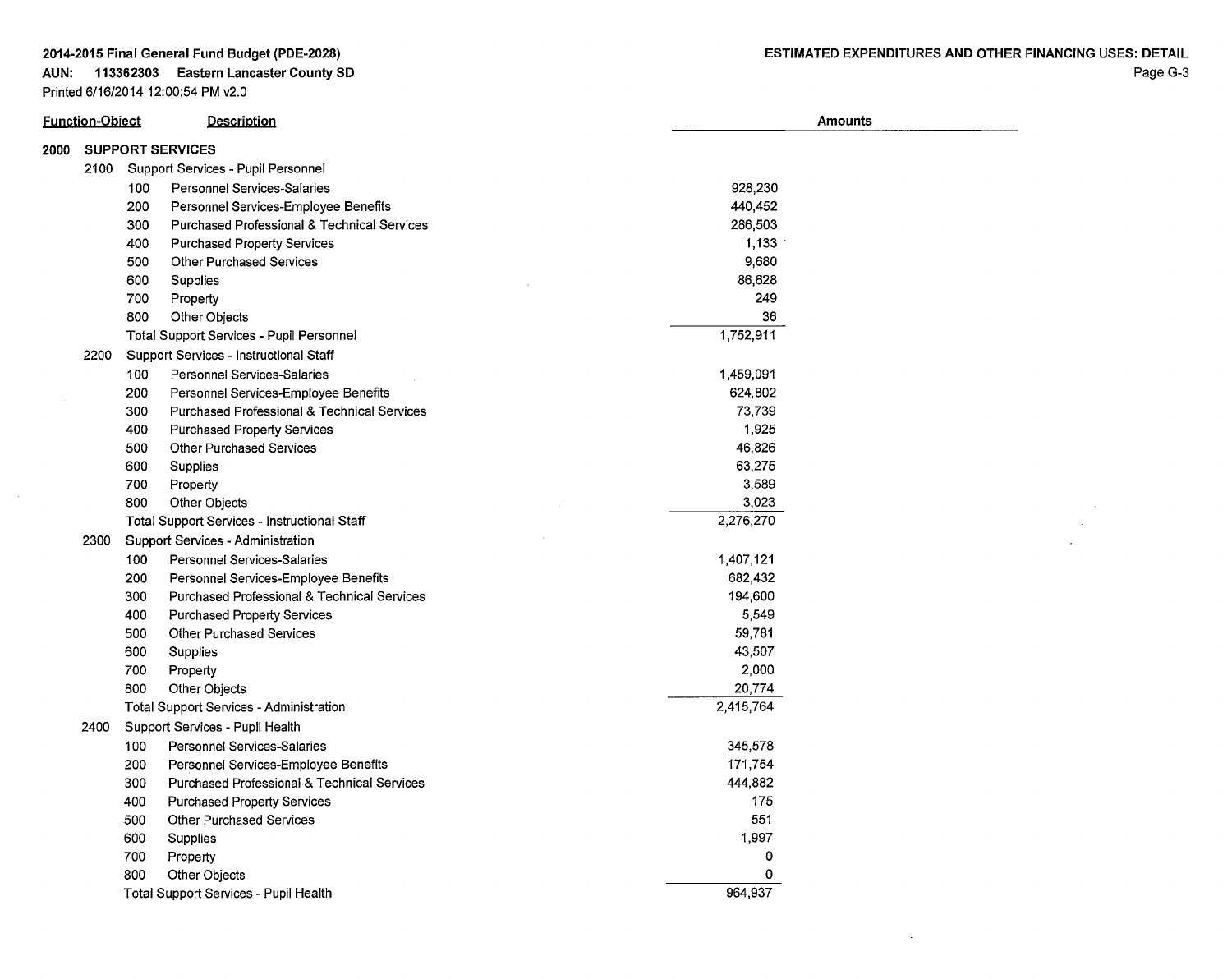**AUN: 113362303 Eastern Lancaster County SO**  Printed 6/16/2014 12:00:54 PM v2.0

| Function- <u>Object</u> | <b>Description</b>                                            | Amounts   |  |
|-------------------------|---------------------------------------------------------------|-----------|--|
| 2500                    | <b>Support Services - Business</b>                            |           |  |
|                         | 100<br>Personnel Services-Salaries                            | 350,406   |  |
|                         | 200<br>Personnel Services-Employee Benefits                   | 138,253   |  |
|                         | 300<br>Purchased Professional & Technical Services            | 3,000     |  |
|                         | 400<br><b>Purchased Property Services</b>                     | 26,000    |  |
|                         | 500<br><b>Other Purchased Services</b>                        | 16,000    |  |
|                         | 600<br>Supplies                                               | 37,050    |  |
| 700                     | Property                                                      | 10,000    |  |
|                         | 800<br>Other Objects                                          | 36,000    |  |
|                         | <b>Total Support Services - Business</b>                      | 616,709   |  |
| 2600                    | Operation & Maintenance of Plant Services                     |           |  |
|                         | 100<br>Personnel Services-Salaries                            | 617,587   |  |
|                         | 200<br>Personnel Services-Employee Benefits                   | 295,628   |  |
|                         | 300<br>Purchased Professional & Technical Services            | 113,500   |  |
|                         | 400<br><b>Purchased Property Services</b>                     | 1,890,960 |  |
|                         | 500<br>Other Purchased Services                               | 135,450   |  |
|                         | 600<br>Supplies                                               | 568,550   |  |
| 700                     | Property                                                      | 5,000     |  |
|                         | 800<br>Other Objects                                          | 4,000     |  |
|                         | Total Operation & Maintenance of Plant Services               | 3,630,675 |  |
| 2700                    | <b>Student Transportation Services</b>                        |           |  |
|                         | 100<br>Personnel Services-Salaries                            | 86,560    |  |
|                         | 200<br>Personnel Services-Employee Benefits                   | 54,794    |  |
|                         | 300<br><b>Purchased Professional &amp; Technical Services</b> | 170,000   |  |
|                         | 400<br>Purchased Property Services                            | 750       |  |
|                         | 500<br>Other Purchased Services                               | 2,264,049 |  |
|                         | 600<br>Supplies                                               | 37,000    |  |
|                         | 700<br>Property                                               | 0         |  |
|                         | 800<br>Other Objects                                          | 1,200     |  |
|                         | <b>Total Student Transportation Services</b>                  | 2,614,353 |  |
| 2800                    | Support Services - Central                                    |           |  |
|                         | 100<br>Personnel Services-Salaries                            | 495,831   |  |
|                         | 200<br>Personnel Services-Employee Benefits                   | 230,495   |  |
|                         | 300<br>Purchased Professional & Technical Services            | 27,087    |  |
| 400                     | Purchased Property Services                                   | 25,000    |  |
|                         | 500<br>Other Purchased Services                               | 181,720   |  |
|                         | 600<br>Supplies                                               | 43,496    |  |
| 700                     | Property                                                      | 200       |  |
|                         | 800<br>Other Objects                                          | 1,610     |  |
|                         | Total Support Services - Central                              | 1,005,439 |  |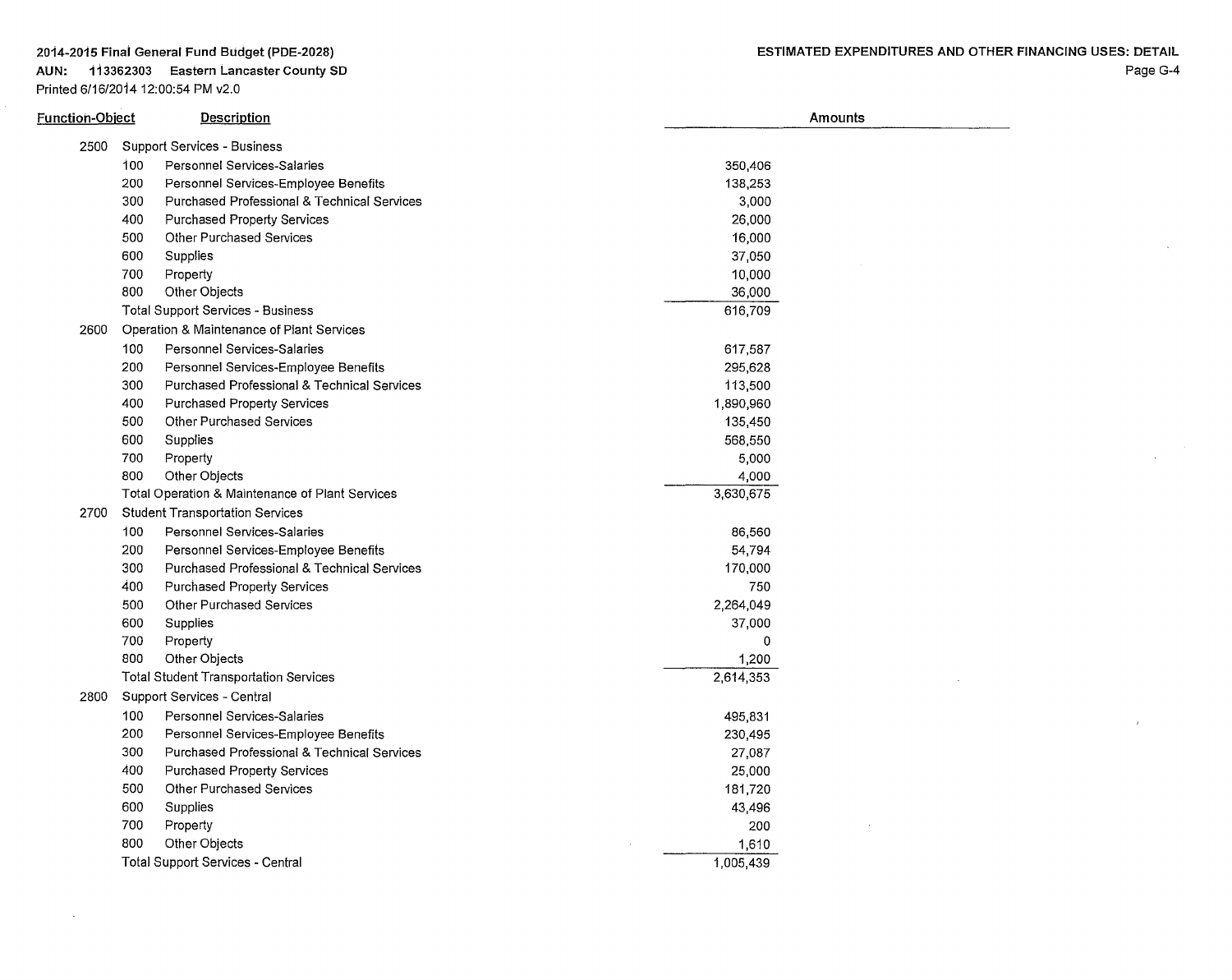# **AUN: 113362303 Eastern Lancaster County SD**

Printed 6/16/2014 12:00:54 PM v2.0

|      | <b>Function-Object</b> |     | <b>Description</b>                                         |         | <b>Amounts</b> |
|------|------------------------|-----|------------------------------------------------------------|---------|----------------|
|      | 2900                   |     | <b>Other Support Services</b>                              |         |                |
|      |                        | 100 | <b>Personnel Services-Salaries</b>                         | 0       |                |
|      |                        | 200 | Personnel Services-Employee Benefits                       | 0       |                |
|      |                        | 300 | Purchased Professional & Technical Services                | 0       |                |
|      |                        | 400 | <b>Purchased Property Services</b>                         | 0       |                |
|      |                        | 500 | <b>Other Purchased Services</b>                            | 36,225  |                |
|      |                        | 600 | Supplies                                                   | 0       |                |
|      |                        | 700 | Property                                                   | 0       |                |
|      |                        | 800 | Other Objects                                              | 0       |                |
|      |                        |     | <b>Total Other Support Services</b>                        | 36,225  |                |
|      |                        |     | <b>Total Support Services</b>                              |         | 15,313,283     |
| 3000 |                        |     | OPERATION OF NON-INSTRUCTIONAL SERVICES                    |         |                |
|      | 3100                   |     | Food Services                                              |         |                |
|      |                        | 100 | <b>Personnel Services-Salaries</b>                         | 0       |                |
|      |                        | 200 | Personnel Services-Employee Benefits                       | 0       |                |
|      |                        | 300 | Purchased Professional & Technical Services                | 0       |                |
|      |                        | 400 | <b>Purchased Property Services</b><br>$\ddot{\phantom{0}}$ | 0       |                |
|      |                        | 500 | <b>Other Purchased Services</b>                            | o       |                |
|      |                        | 600 | Supplies                                                   | ٥       |                |
|      |                        | 700 | Property                                                   | 0       |                |
|      |                        | 800 | Other Objects                                              | 0       |                |
|      |                        |     | <b>Total Food Services</b>                                 | 0       |                |
|      | 3200                   |     | <b>Student Activities</b>                                  |         |                |
|      |                        | 100 | <b>Personnel Services-Salaries</b>                         | 636,558 |                |
|      |                        | 200 | Personnel Services-Employee Benefits                       | 80,211  |                |
|      |                        | 300 | <b>Purchased Professional &amp; Technical Services</b>     | 48,387  |                |
|      |                        | 400 | <b>Purchased Property Services</b>                         | 24,250  |                |
|      |                        | 500 | <b>Other Purchased Services</b>                            | 90,924  |                |
|      |                        | 600 | Supplies                                                   | 29,355  |                |
|      |                        | 700 | Property                                                   | 35,000  |                |
|      |                        | 800 | Other Objects                                              | 9,103   |                |
|      |                        |     | <b>Total Student Activities</b>                            | 953,788 |                |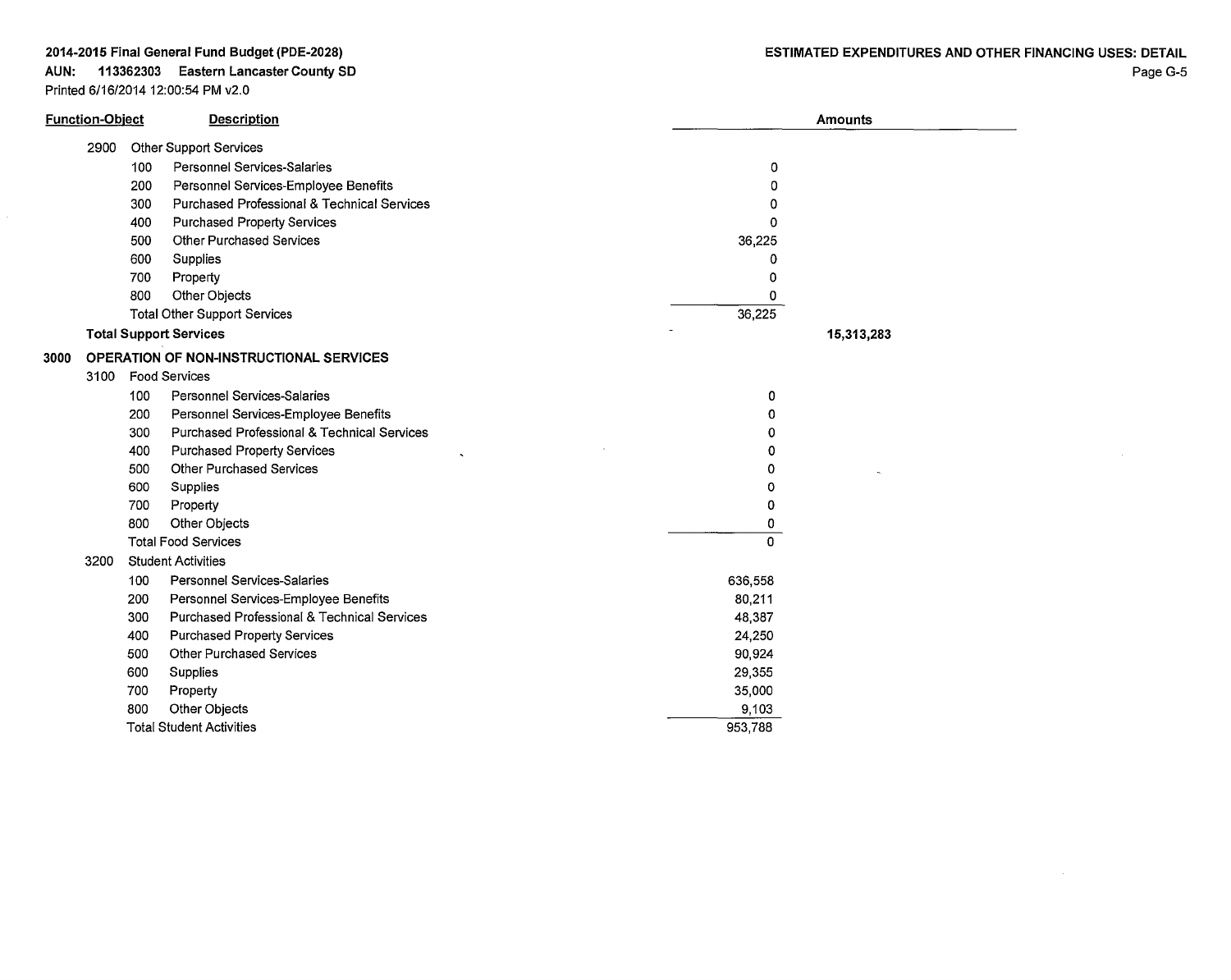# AUN: 113362303 Eastern Lancaster County SO

Printed 6/16/2014 12:00:54 PM v2.0

| <b>Community Services</b><br>3300<br>100<br>Personnel Services-Salaries<br>0<br>$\mathbf 0$<br>Personnel Services-Employee Benefits<br>200 |  |
|--------------------------------------------------------------------------------------------------------------------------------------------|--|
|                                                                                                                                            |  |
|                                                                                                                                            |  |
|                                                                                                                                            |  |
| 300<br><b>Purchased Professional &amp; Technical Services</b><br>4,000                                                                     |  |
| 400<br>Purchased Property Services<br>Ω                                                                                                    |  |
| Other Purchased Services<br>10,213<br>500                                                                                                  |  |
| 1,000<br>600<br>Supplies                                                                                                                   |  |
| 0<br>700<br>Property                                                                                                                       |  |
| Other Objects<br>3,800<br>800                                                                                                              |  |
| 19,013<br><b>Total Community Services</b>                                                                                                  |  |
| Scholarships and Awards<br>3400                                                                                                            |  |
| 100<br><b>Personnel Services-Salaries</b><br>0                                                                                             |  |
| 200<br>Personnel Services-Employee Benefits<br>0                                                                                           |  |
| 300<br>Purchased Professional & Technical Services<br>$\Omega$                                                                             |  |
| 400<br>Purchased Property Services<br>0                                                                                                    |  |
| 500<br><b>Other Purchased Services</b><br>0                                                                                                |  |
| 600<br>Supplies<br>0                                                                                                                       |  |
| $\mathbf 0$<br>700<br>Property                                                                                                             |  |
| Other Objects<br>0<br>800                                                                                                                  |  |
| $\Omega$<br>Total Scholarships and Awards                                                                                                  |  |
| 972,801<br><b>Total Operation of Non-instructional Services</b>                                                                            |  |
| FACILITIES ACQUISITION, CONSTRUCTION AND IMPROVEMENT<br>4000                                                                               |  |
| Facilities Acquisition, Construction and Improvement Services<br>4000                                                                      |  |
| Personnel Services-Salaries<br>$\overline{0}$<br>100                                                                                       |  |
| 200<br>Personnel Services-Employee Benefits<br>0                                                                                           |  |
| 300<br>Purchased Professional & Technical Services<br>$\Omega$                                                                             |  |
| <b>Purchased Property Services</b><br>400<br>$\Omega$                                                                                      |  |
| Other Purchased Services<br>500<br>0                                                                                                       |  |
| 600<br>Supplies<br>0                                                                                                                       |  |
| 700<br>Property<br>0                                                                                                                       |  |
| $\mathbf 0$<br>Total Facilities Acquisition, Construction and Improvement Services                                                         |  |
| OTHER EXPENDITURES AND FINANCING USES<br>5000                                                                                              |  |
| 5100<br>Debt Service                                                                                                                       |  |
| 739,230<br>800<br>Other Objects                                                                                                            |  |
| Other Uses of Funds<br>2,645,000<br>900                                                                                                    |  |
| <b>Total Debt Service</b><br>3,384,230                                                                                                     |  |
| Interfund Transfers - Out<br>5200                                                                                                          |  |
| 900<br>Other Uses of Funds<br>0                                                                                                            |  |
| 0<br>Total Interfund Transfers - Out                                                                                                       |  |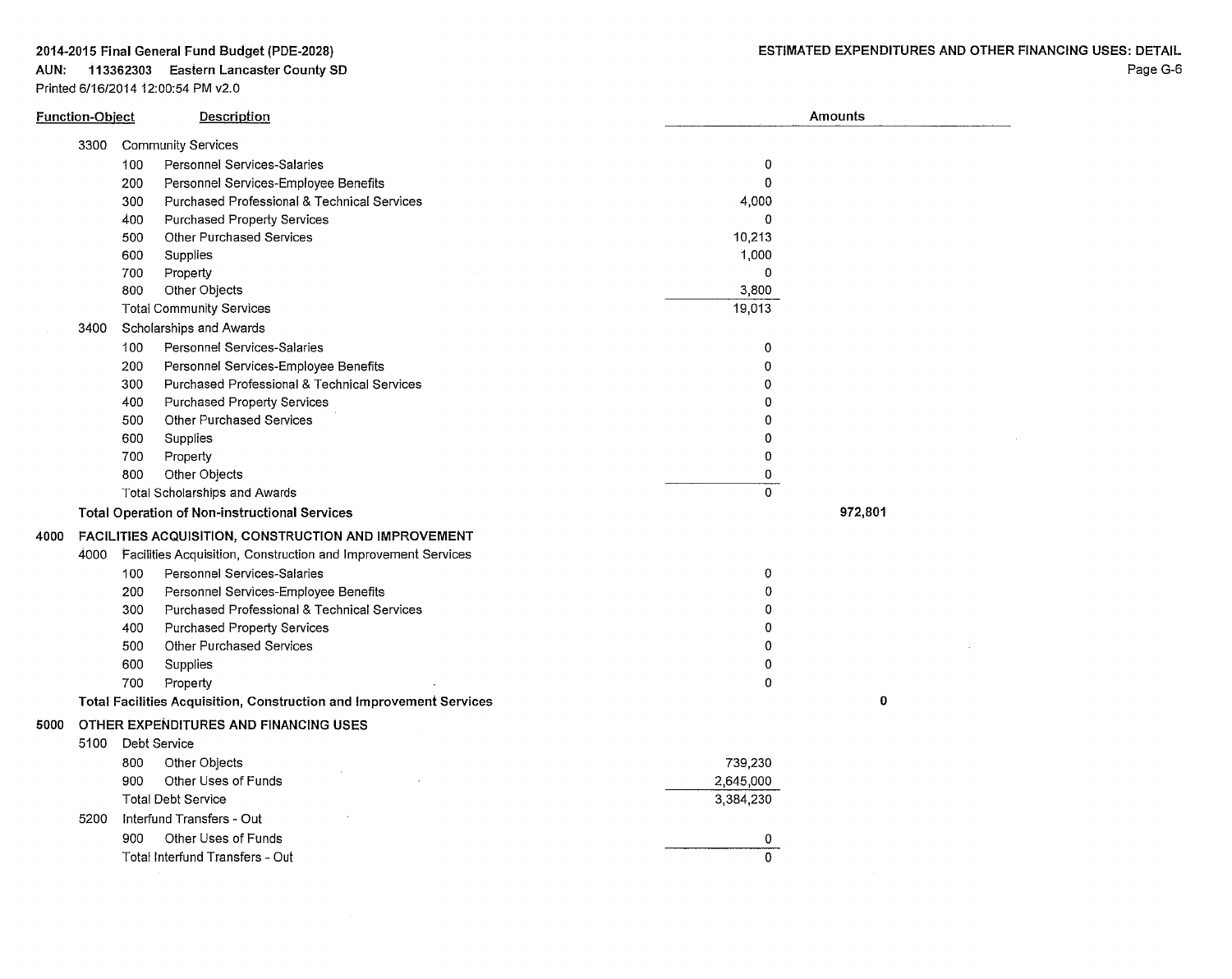#### AUN: 113362303 Eastern Lancaster County SD Printed 6/16/2014 12:00:54 PM v2.0

 $\sim$ 

 $\sim 10^{-1}$ 

 $\mathcal{L}$ 

 $\mathcal{L}$ 

| <b>Function-Object</b>    | Description                                        |   | Amounts   |            |
|---------------------------|----------------------------------------------------|---|-----------|------------|
| 5300                      | Transfers Involving Component Units                |   |           |            |
|                           | Other Uses of Funds<br>900                         | 0 |           |            |
|                           | <b>Total Transfers Involving Component Units</b>   | 0 |           |            |
| 5900                      | <b>Budgetary Reserve</b>                           |   |           |            |
|                           | Other Objects<br>800                               | 0 |           |            |
|                           | <b>Total Budgetary Reserve</b>                     | 0 |           |            |
|                           | <b>Total Other Expenditures and Financing Uses</b> |   | 3,384,230 |            |
| <b>TOTAL EXPENDITURES</b> |                                                    |   |           | 48,020,977 |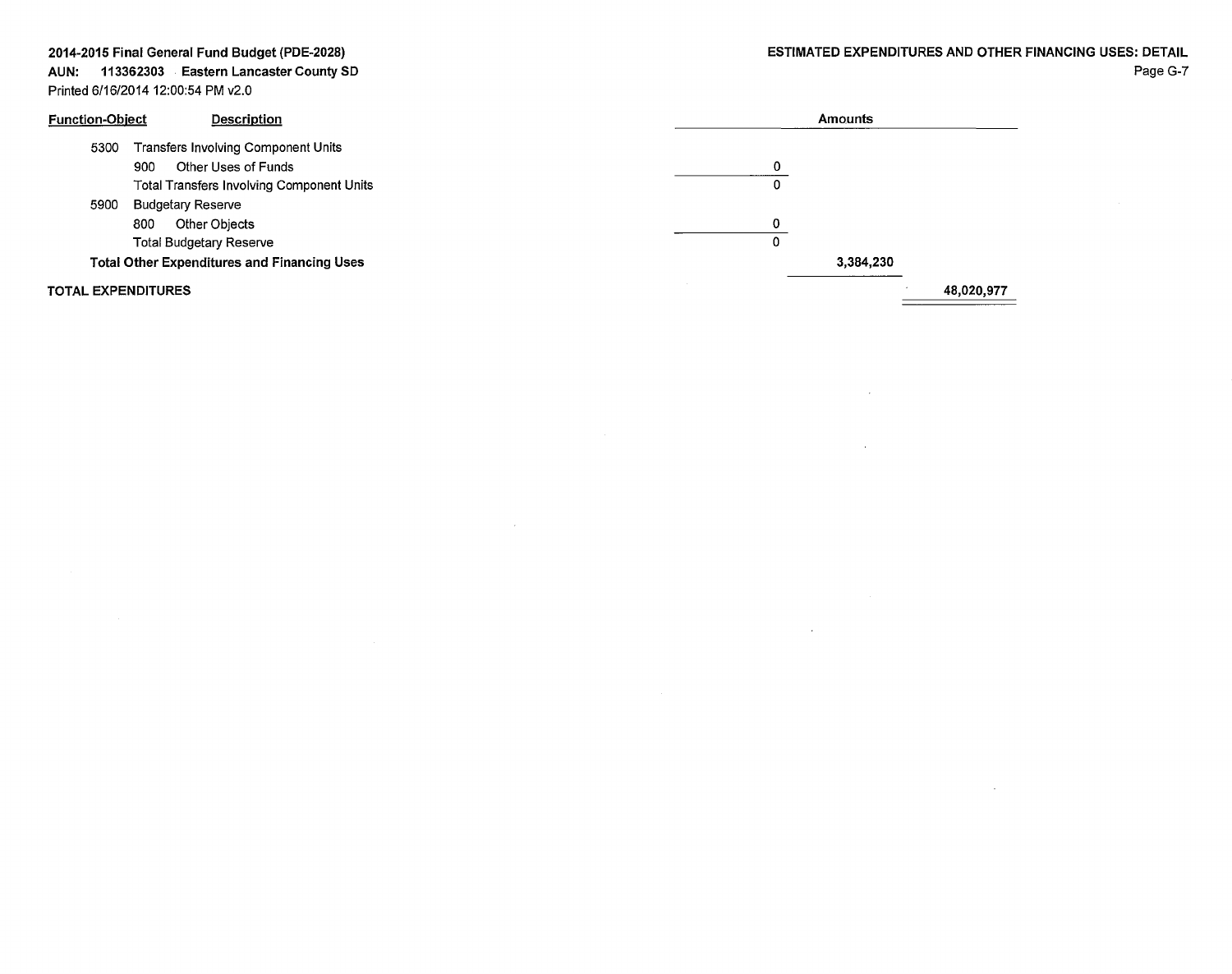| <b>SCHEDULE OF CASH AND INVESTMENTS (CAIN)</b> |
|------------------------------------------------|
| Page H-1                                       |

 $\sim$ 

| <b>CASH AND SHORT-TERM INVESTMENTS</b><br>General Fund<br>10,731,967<br>10,731,967<br>Special Revenue Fund<br>Athletic/School-Sponsored Extra Curricular Activities<br>0<br>0<br>Other Comptroller-Approved Special Revenue Fund<br>0<br>0<br>Capital Projects Fund<br>Capital Reserve Fund - §690<br>٥<br>0<br>Capital Reserve Fund - §1431<br>3,500,000<br>2,000,000<br>Capital Projects Fund - Other<br>0<br>Ω<br>Debt Service Fund<br>0<br>0<br>Enterprise Fund (Food Service, Child Care)<br>493,052<br>493,052<br>6,519,030<br>Internal Service Fund<br>6,519,030<br>Fiduciary Trust Fund (Investment, Pension)<br>56,600<br>56,600<br>Agency Fund<br>68,000<br>68,000<br><b>Total Cash and Short-Term Investments</b><br>21,368,649<br>19,868,649<br>ONG-TERM INVESTMENTS<br><b>General Fund</b><br>0<br>0<br>Special Revenue Fund<br>Athletic/School-Sponsored Extra Curricular Activities<br>0<br>0<br>Other Comptroller-Approved Special Revenue Fund<br>o<br>0<br>Capital Projects Fund<br>Capital Reserve Fund - §690<br>0<br>0<br>Capital Reserve Fund - §1431<br>0<br>٥<br>Capital Projects Fund - Other<br>0<br>Ω<br>Debt Service Fund<br>0<br>0<br>Enterprise Fund (Food Service, Child Care)<br>0<br>Internal Service Fund<br>0<br>n<br>Fiduciary Trust Fund (Investment, Pension)<br>0<br>0<br><b>Agency Fund</b><br>0<br>0<br><b>Total Long-Term Investments</b><br>0<br>0<br><b>TOTAL CASH AND INVESTMENTS</b><br>21,368,649<br>19,868,649 | 06/30/2014 Estimate | 06/30/2015 Projection |
|----------------------------------------------------------------------------------------------------------------------------------------------------------------------------------------------------------------------------------------------------------------------------------------------------------------------------------------------------------------------------------------------------------------------------------------------------------------------------------------------------------------------------------------------------------------------------------------------------------------------------------------------------------------------------------------------------------------------------------------------------------------------------------------------------------------------------------------------------------------------------------------------------------------------------------------------------------------------------------------------------------------------------------------------------------------------------------------------------------------------------------------------------------------------------------------------------------------------------------------------------------------------------------------------------------------------------------------------------------------------------------------------------------------------------------------------------------------|---------------------|-----------------------|
|                                                                                                                                                                                                                                                                                                                                                                                                                                                                                                                                                                                                                                                                                                                                                                                                                                                                                                                                                                                                                                                                                                                                                                                                                                                                                                                                                                                                                                                                |                     |                       |
|                                                                                                                                                                                                                                                                                                                                                                                                                                                                                                                                                                                                                                                                                                                                                                                                                                                                                                                                                                                                                                                                                                                                                                                                                                                                                                                                                                                                                                                                |                     |                       |
|                                                                                                                                                                                                                                                                                                                                                                                                                                                                                                                                                                                                                                                                                                                                                                                                                                                                                                                                                                                                                                                                                                                                                                                                                                                                                                                                                                                                                                                                |                     |                       |
|                                                                                                                                                                                                                                                                                                                                                                                                                                                                                                                                                                                                                                                                                                                                                                                                                                                                                                                                                                                                                                                                                                                                                                                                                                                                                                                                                                                                                                                                |                     |                       |
|                                                                                                                                                                                                                                                                                                                                                                                                                                                                                                                                                                                                                                                                                                                                                                                                                                                                                                                                                                                                                                                                                                                                                                                                                                                                                                                                                                                                                                                                |                     |                       |
|                                                                                                                                                                                                                                                                                                                                                                                                                                                                                                                                                                                                                                                                                                                                                                                                                                                                                                                                                                                                                                                                                                                                                                                                                                                                                                                                                                                                                                                                |                     |                       |
|                                                                                                                                                                                                                                                                                                                                                                                                                                                                                                                                                                                                                                                                                                                                                                                                                                                                                                                                                                                                                                                                                                                                                                                                                                                                                                                                                                                                                                                                |                     |                       |
|                                                                                                                                                                                                                                                                                                                                                                                                                                                                                                                                                                                                                                                                                                                                                                                                                                                                                                                                                                                                                                                                                                                                                                                                                                                                                                                                                                                                                                                                |                     |                       |
|                                                                                                                                                                                                                                                                                                                                                                                                                                                                                                                                                                                                                                                                                                                                                                                                                                                                                                                                                                                                                                                                                                                                                                                                                                                                                                                                                                                                                                                                |                     |                       |
|                                                                                                                                                                                                                                                                                                                                                                                                                                                                                                                                                                                                                                                                                                                                                                                                                                                                                                                                                                                                                                                                                                                                                                                                                                                                                                                                                                                                                                                                |                     |                       |
|                                                                                                                                                                                                                                                                                                                                                                                                                                                                                                                                                                                                                                                                                                                                                                                                                                                                                                                                                                                                                                                                                                                                                                                                                                                                                                                                                                                                                                                                |                     |                       |
|                                                                                                                                                                                                                                                                                                                                                                                                                                                                                                                                                                                                                                                                                                                                                                                                                                                                                                                                                                                                                                                                                                                                                                                                                                                                                                                                                                                                                                                                |                     |                       |
|                                                                                                                                                                                                                                                                                                                                                                                                                                                                                                                                                                                                                                                                                                                                                                                                                                                                                                                                                                                                                                                                                                                                                                                                                                                                                                                                                                                                                                                                |                     |                       |
|                                                                                                                                                                                                                                                                                                                                                                                                                                                                                                                                                                                                                                                                                                                                                                                                                                                                                                                                                                                                                                                                                                                                                                                                                                                                                                                                                                                                                                                                |                     |                       |
|                                                                                                                                                                                                                                                                                                                                                                                                                                                                                                                                                                                                                                                                                                                                                                                                                                                                                                                                                                                                                                                                                                                                                                                                                                                                                                                                                                                                                                                                |                     |                       |
|                                                                                                                                                                                                                                                                                                                                                                                                                                                                                                                                                                                                                                                                                                                                                                                                                                                                                                                                                                                                                                                                                                                                                                                                                                                                                                                                                                                                                                                                |                     |                       |
|                                                                                                                                                                                                                                                                                                                                                                                                                                                                                                                                                                                                                                                                                                                                                                                                                                                                                                                                                                                                                                                                                                                                                                                                                                                                                                                                                                                                                                                                |                     |                       |
|                                                                                                                                                                                                                                                                                                                                                                                                                                                                                                                                                                                                                                                                                                                                                                                                                                                                                                                                                                                                                                                                                                                                                                                                                                                                                                                                                                                                                                                                |                     |                       |
|                                                                                                                                                                                                                                                                                                                                                                                                                                                                                                                                                                                                                                                                                                                                                                                                                                                                                                                                                                                                                                                                                                                                                                                                                                                                                                                                                                                                                                                                |                     |                       |
|                                                                                                                                                                                                                                                                                                                                                                                                                                                                                                                                                                                                                                                                                                                                                                                                                                                                                                                                                                                                                                                                                                                                                                                                                                                                                                                                                                                                                                                                |                     |                       |
|                                                                                                                                                                                                                                                                                                                                                                                                                                                                                                                                                                                                                                                                                                                                                                                                                                                                                                                                                                                                                                                                                                                                                                                                                                                                                                                                                                                                                                                                |                     |                       |
|                                                                                                                                                                                                                                                                                                                                                                                                                                                                                                                                                                                                                                                                                                                                                                                                                                                                                                                                                                                                                                                                                                                                                                                                                                                                                                                                                                                                                                                                |                     |                       |
|                                                                                                                                                                                                                                                                                                                                                                                                                                                                                                                                                                                                                                                                                                                                                                                                                                                                                                                                                                                                                                                                                                                                                                                                                                                                                                                                                                                                                                                                |                     |                       |
|                                                                                                                                                                                                                                                                                                                                                                                                                                                                                                                                                                                                                                                                                                                                                                                                                                                                                                                                                                                                                                                                                                                                                                                                                                                                                                                                                                                                                                                                |                     |                       |
|                                                                                                                                                                                                                                                                                                                                                                                                                                                                                                                                                                                                                                                                                                                                                                                                                                                                                                                                                                                                                                                                                                                                                                                                                                                                                                                                                                                                                                                                |                     |                       |
|                                                                                                                                                                                                                                                                                                                                                                                                                                                                                                                                                                                                                                                                                                                                                                                                                                                                                                                                                                                                                                                                                                                                                                                                                                                                                                                                                                                                                                                                |                     |                       |
|                                                                                                                                                                                                                                                                                                                                                                                                                                                                                                                                                                                                                                                                                                                                                                                                                                                                                                                                                                                                                                                                                                                                                                                                                                                                                                                                                                                                                                                                |                     |                       |
|                                                                                                                                                                                                                                                                                                                                                                                                                                                                                                                                                                                                                                                                                                                                                                                                                                                                                                                                                                                                                                                                                                                                                                                                                                                                                                                                                                                                                                                                |                     |                       |
|                                                                                                                                                                                                                                                                                                                                                                                                                                                                                                                                                                                                                                                                                                                                                                                                                                                                                                                                                                                                                                                                                                                                                                                                                                                                                                                                                                                                                                                                |                     |                       |
|                                                                                                                                                                                                                                                                                                                                                                                                                                                                                                                                                                                                                                                                                                                                                                                                                                                                                                                                                                                                                                                                                                                                                                                                                                                                                                                                                                                                                                                                |                     |                       |
|                                                                                                                                                                                                                                                                                                                                                                                                                                                                                                                                                                                                                                                                                                                                                                                                                                                                                                                                                                                                                                                                                                                                                                                                                                                                                                                                                                                                                                                                |                     |                       |

 $\mathcal{O}(\log n)$  , and  $\mathcal{O}(\log n)$  , and  $\mathcal{O}(\log n)$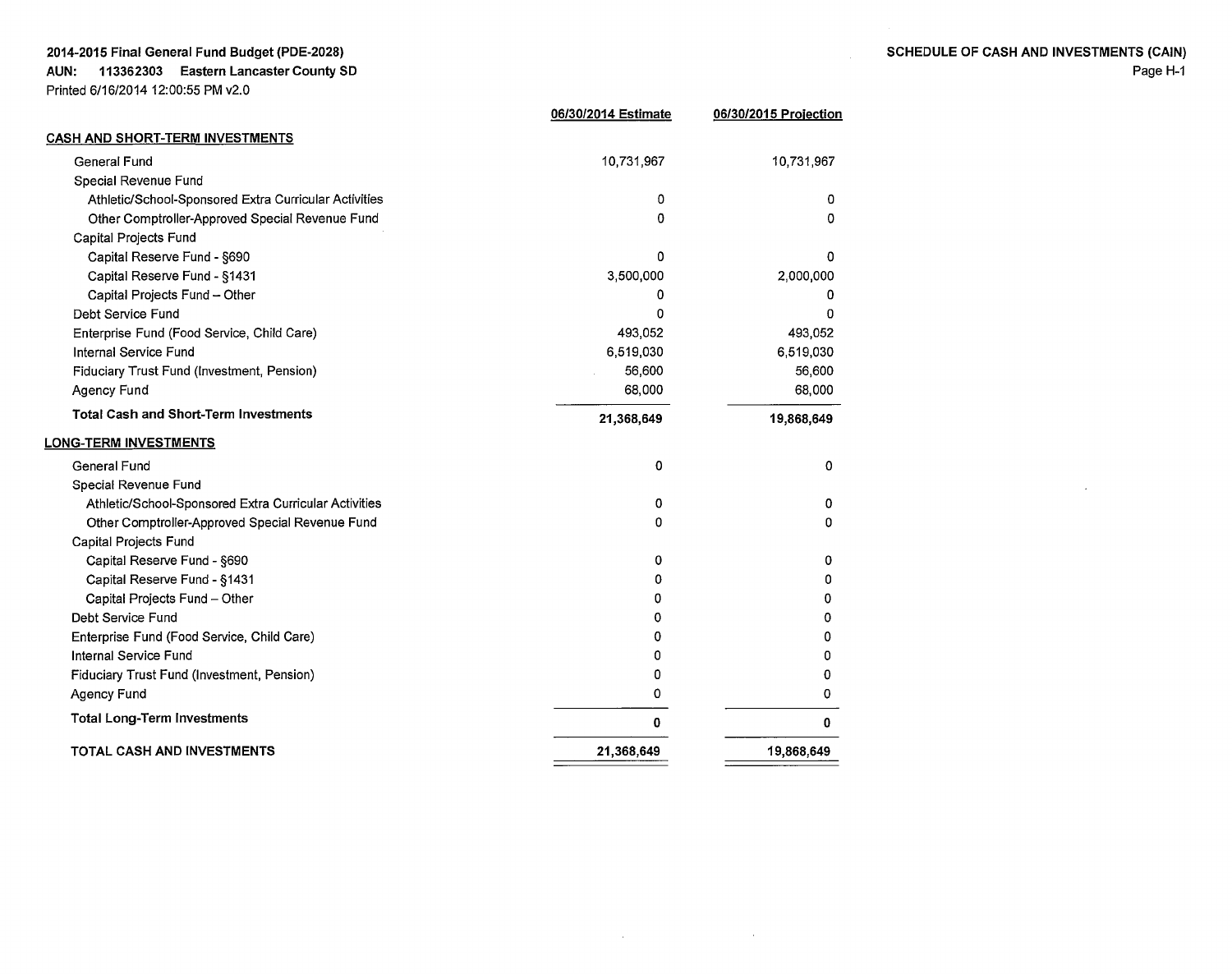AUN: 113362303 Eastern Lancaster County SO

Printed 6/16/2014 12:00:5

SHORT-TERM PAYABLES General Fund Other Funds

TOTAL INDEBTEDNESS

TOTAL SHORT-TERM PAYABLES

| Printed 6/16/2014 12:00:57 PM v2.0                |                     |                       |  |
|---------------------------------------------------|---------------------|-----------------------|--|
| <b>LONG-TERM INDEBTEDNESS</b>                     | 06/30/2014 Estimate | 06/30/2015 Projection |  |
|                                                   |                     |                       |  |
| <b>Extended Term Financing Agreements Payable</b> | 0                   | 0                     |  |
| Other Long-Term Liabilities                       | 144,952             | 144.952               |  |
| <b>Bonds Payable</b>                              | 25,955,000          | 23,310,000            |  |
| Lease-Purchase Obligations                        | 0                   | 0                     |  |
| <b>Accumulated Compensated Absences</b>           | 607,887             | 607,887               |  |
| <b>Authority Lease Obligations</b>                | 594,932             | 594.932               |  |
| TOTAL LONG-TERM INDEBTEDNESS                      | 27.302.771          | 24,657,771            |  |

0 0 0

0 0 0

24,657,771

27,302,771